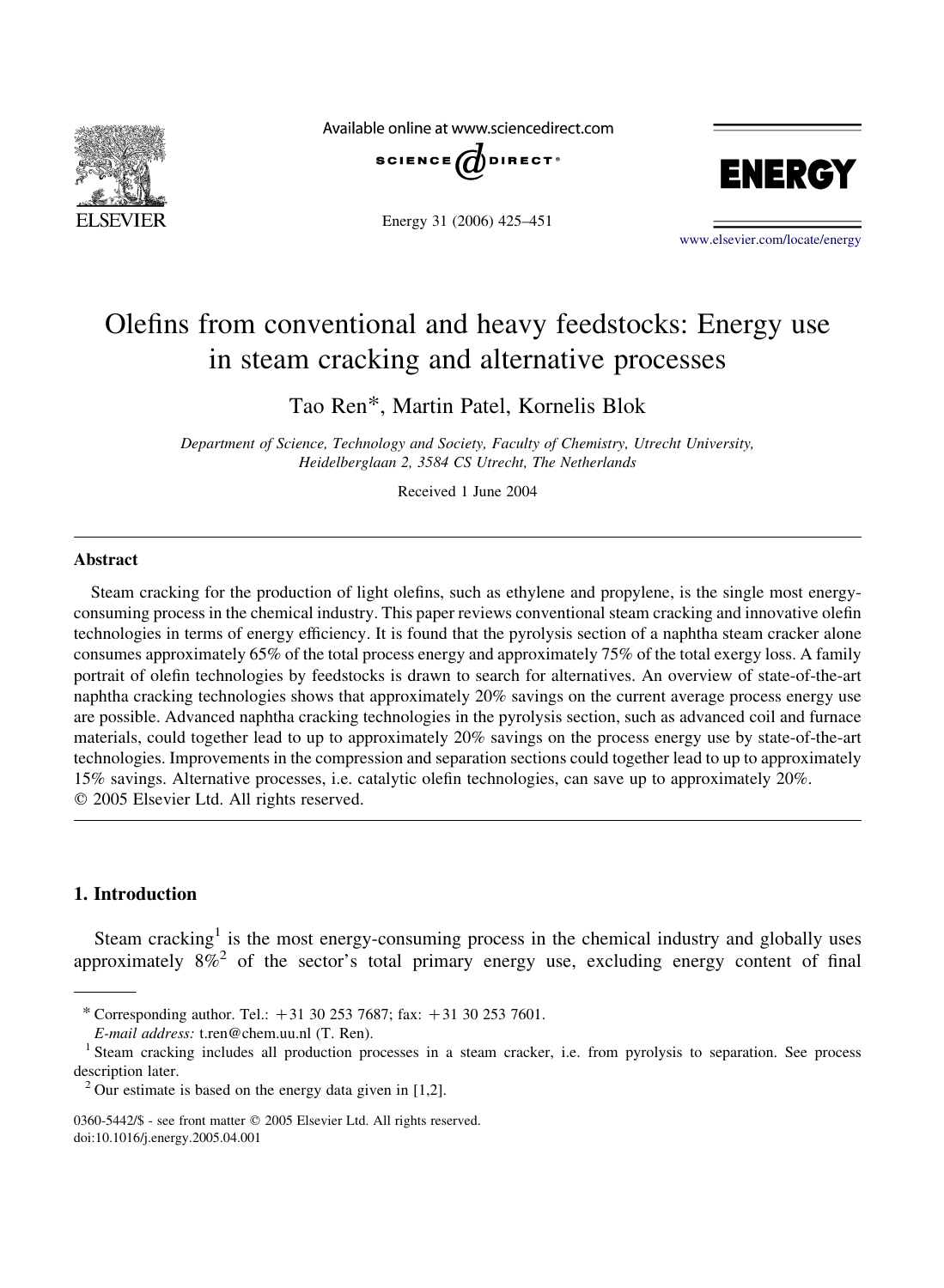### Nomenclature

| <b>BTX</b>      | benzene, toluene and xylene                            |
|-----------------|--------------------------------------------------------|
| $\rm ^{\circ}C$ | centigrade                                             |
| $C_2$           | ethylene and ethane                                    |
| $C_3$           | propylene and propane                                  |
| $C_4$           | butadiene and butylenes                                |
| <b>CPP</b>      | catalytic pyrolysis process                            |
| EJ              | exa Joules $(10^{18})$                                 |
| <b>FCC</b>      | fluidized catalytic cracking                           |
| GJ              | giga Joules $(10^9)$                                   |
|                 | HID <sub>i</sub> C heat integrated distillation column |
| LHV             | lower heating value                                    |
| mm              | millimeter                                             |
| <b>MVR</b>      | mechanical vapor recompression                         |
| P/E             | propylene/ethylene                                     |
| SEC             | specific energy consumption                            |
| т               | temperature                                            |
| t               | tonne or metric ton                                    |
| TLE             | transfer line exchangers                               |
| VSA             | vacuum swing adsorption                                |
| Wt              | weight or mass basis                                   |

products excluded. In this process, hydrocarbon feedstocks, such as naphtha, ethane, etc. are converted to light olefins, such as ethylene and propylene, and other products. Light olefins are mostly used to produce plastics, fibers and other chemicals. The steam cracking process currently accounts for approximately 180–200 million tons of  $CO<sub>2</sub>$  emissions worldwide<sup>3</sup> (see [Table 1](#page-2-0)). Reduction of the emissions can help to meet the emission targets set by the Kyoto Protocol [\[4\]](#page-23-0). Energy cost counts for approximately 70% of production costs in typical ethane- or naphtha-based olefin plants. From both environmental and economic perspectives, it is therefore of interest to study energy losses in the existing processes as well as energy-saving potentials offered by recent improvements and alternative processes. Also, R&D priority setting and innovation policy studies could benefit from such characterization.

Many technical papers have described alternative olefin processes with an emphasis on technical details of catalysis and engineering [\[5\]](#page-23-0). Some techno-economic studies for various ethylene processes were done in the 1980s [\[6\].](#page-23-0) A number of new olefin production technologies for short-term development were also reviewed [\[7\].](#page-23-0) An updated, thorough comparison of alternative olefin technologies and steam cracking that takes into account energy allocation to by-products and all feedstock production

 $3$  Our estimate is based on energy data in [\[1,2\]](#page-23-0) and production data in [\[3\].](#page-23-0)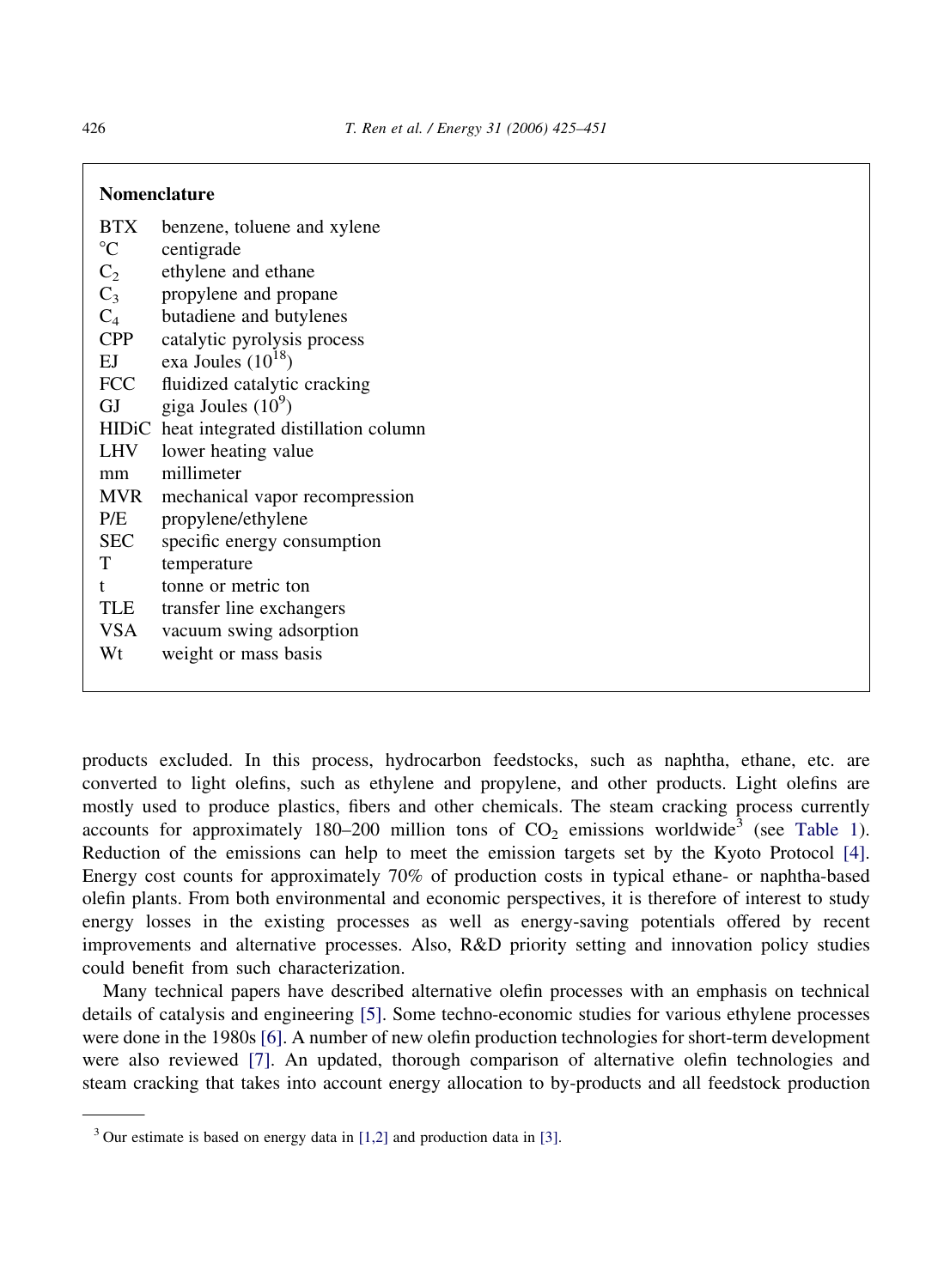|                                                                                                | World       | <b>US</b>   | Europe (enlarged EU and<br>former Soviet Union States) |
|------------------------------------------------------------------------------------------------|-------------|-------------|--------------------------------------------------------|
| Total feedstocks <sup>a</sup>                                                                  | 300         | 85          | 90                                                     |
| Breakdown of                                                                                   | Naphtha 55, | Ethane 55,  | Naphtha 75,                                            |
| feedstocks $(wt\%)$                                                                            | ethane 30,  | naphtha 23, | $LPG$ 10.                                              |
|                                                                                                | $LPGb10$ ,  | propane 15, | gas oil 9,                                             |
|                                                                                                | gas oil 5   | gas oil 5   | ethane 5                                               |
| Ethylene capacity                                                                              | $110 - 113$ | $28 - 30$   | $30 - 32$                                              |
|                                                                                                |             |             | (75% in Western                                        |
|                                                                                                |             |             | Europe)                                                |
| Propylene capacity                                                                             | $53 - 55$   | $16 - 17$   | $17 - 18$                                              |
| Total energy use<br>(fuel combustion<br>and utilities<br>included) $(EJ)^c$                    | $2 - 3$     | $0.5 - 0.6$ | $0.7 - 0.8$                                            |
| Total $CO2$ emissions <sup>d</sup><br>(fuel combustion,<br>decoking and utilities<br>included) | 180-200     | $43 - 45$   | $53 - 55$                                              |

<span id="page-2-0"></span>Table 1 Estimated global energy use and  $CO<sub>2</sub>$  emission by current olefin production (in million tons)

We estimated energy use on the basis of current production level. The annual growth rate of olefin production for 2003–2004 is assumed at 3.5% [\[10\].](#page-23-0)<br>
<sup>a</sup> Feedstock, ethylene and propylene production data are based on [\[3,64\]](#page-23-0); US figures come from [\[19\].](#page-24-0)<br>
<sup>b</sup> LPG is a mixture of ethane, ethylene, propane, propylene, butane and butylenes.<br>
<sup>c</sup> Since

estimated that global energy used in olefin production has more than doubled from 1 EJ in 1994 [\[65\].](#page-25-0) US. Department of Energy put the global process energy used in ethylene production as 2.6 EJ when the global ethylene production is 93 million tons in 2000 [\[66\]](#page-25-0).<br><sup>d</sup> CO<sub>2</sub> emission and process energy use are based on [\[9,21\]](#page-23-0). Decoking is based on [\[27\].](#page-24-0) US figures are lower than those of

Europe due the fact that heavy feedstock uses more energy use in total.

is still missing. Therefore, our research question is: what are the possible technological developments in steam cracking and in alternative processes for the coming decade and how does their potential energy efficiency compare?

For confidentiality reasons, only a few articles in the open literature have presented quantitative energy analysis of steam cracking. Sources used in this paper can be divided into the following categories: government reports (e.g. by the US Department of Energy), journals (e.g. Oil & Gas journal) and conference proceedings (e.g. meetings of American Institute of Chemical Engineers). Personal communications were also helpful.

Our research approach follows two stages. First, the existing processes and energy use are studied. Then, an inventory of new technologies is made and technologies are characterized in terms of potential energy-efficiency improvement. The scope of technologies in this paper is limited to those that produce olefins from conventional feedstock and heavy feedstock only. Also, due to its large share as a feedstock (Table 1), naphtha cracking is the main subject and ethane cracking is discussed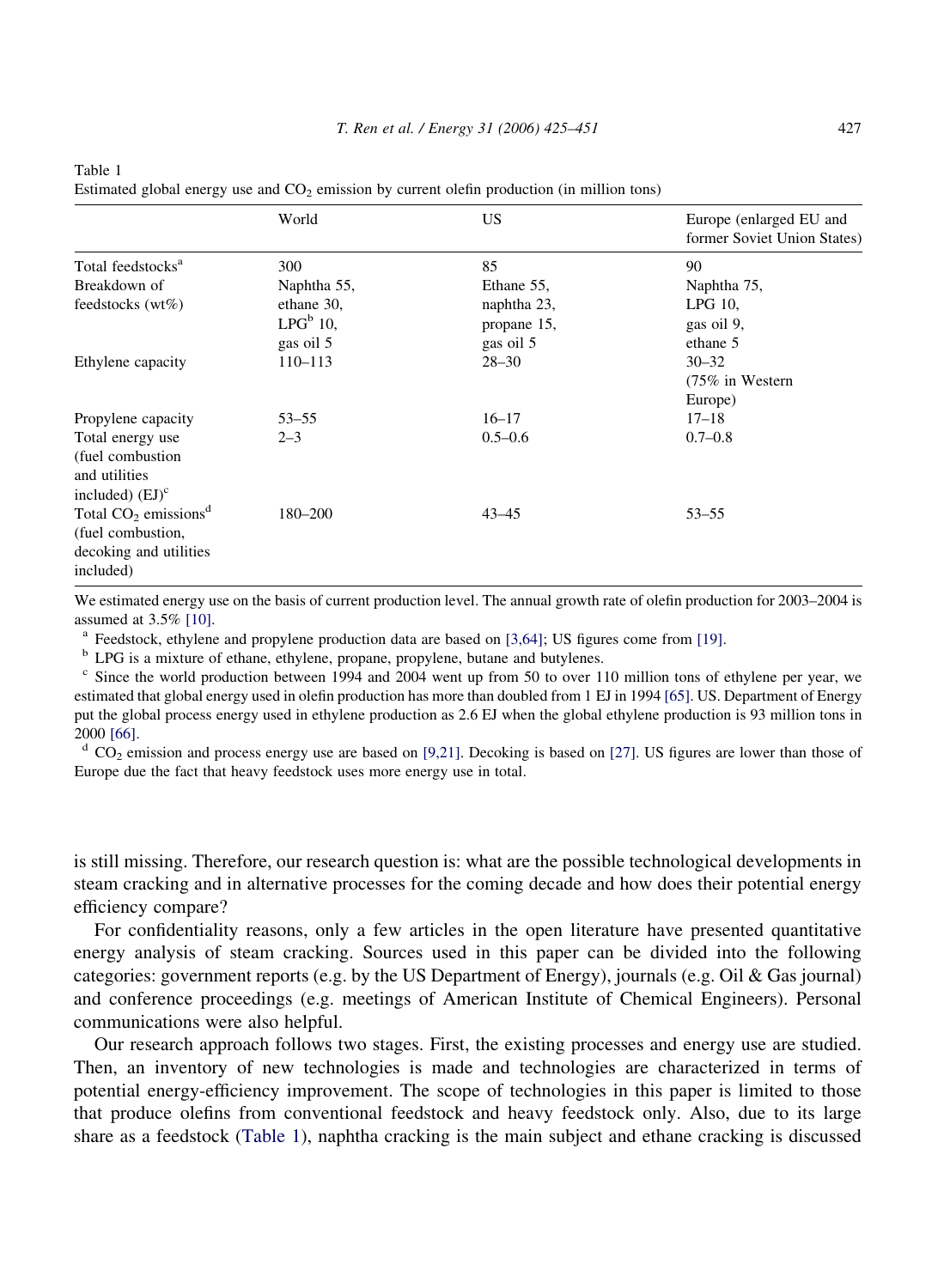less. Technologies involving other feedstocks, i.e. natural gas, biomass, coal, organic waste and  $CO<sub>2</sub>$ will not be discussed.<sup>4</sup>

This paper first reviews background factors in Section 2. Section 3 gives a process description for naphtha cracking. Definitions are given in Section 4. Section 5 presents the results of energy analysis. In Section 6, state-of-the-art and advanced naphtha cracking technologies are described. Section 7 discusses further about catalytic olefin technologies. A glossary of symbols and acronyms used in this paper is given in nomenclature (more abbreviations can be found under [Fig. 3\)](#page-12-0).

## 2. Background factors

At least three background factors are relevant for further analysis. These are the role of steam cracking in the industrial sectors, market growth and feedstocks. First, steam cracking and its products, in particular olefins, have a backbone status for many industrial sectors. The worldwide demand and production of olefins are higher than for any other chemicals [\[9\]](#page-23-0). Daily goods ranging from computer parts to pharmaceuticals are primarily derived from steam cracking products. In Western Europe, 95% of ethylene and 70–75% of propylene are produced through steam cracking [\[9\].](#page-23-0) The rest of the propylene comes from refinery fluidized catalytic cracking FCC units (28%) and propane dehydrogenation or metathesis (2%) [\[9\],](#page-23-0) which will be discussed later. In general, steam cracking plays a dominant role in olefin production.

Second, global ethylene production in the late 1990s has grown at a very high rate of 7–8% per year. This is largely due to the strong demand growth in East Asia, especially China, while the current market growth in the US and Europe is rather moderate. In the last 2–3 years, the annual growth rate of the global olefin market slowed to 3–4%. The propylene market is growing faster than the ethylene market by 1–3%. Recently, large plants are being built or planned in the Middle East, but most of them produce ethylene from ethane. Ethane is available at very competitive prices \$0.8–1.3/GJ in Middle East as opposed to \$4/GJ in Asia [\[10\]](#page-23-0). This might increase the global share of ethane relative to naphtha in the coming years (see [Table 1](#page-2-0)).

Third, there are two categories of feedstocks for current olefin production. One includes those derived from crude oil, such as naphtha, gas oil, propane, etc. and another includes those derived from natural gas, such as ethane, propane, etc. (see [Table 1](#page-2-0)). Their availability depends on the composition of crude oil and natural gas and their production volumes. Generally in terms of weight, approximately 10% of oil refinery output is naphtha while  $1-14\%$  of natural gas is ethane and 80–90% is methane. Natural gas from the Middle East and Norway usually has higher ethane content than that from Russia. These regions together have 80–90% of the world's natural gas reserves [\[11\].](#page-23-0)

 $4$  We have completed an analysis of energy use,  $CO<sub>2</sub>$  emission and production cost for natural gas to olefins (UOP LLC Methanol-to-Olefins, ExxonMobil Methanol-to-Olefins and Lurgi Methanol-to-Propylene) and oxidative coupling of methane via ethane. Our conclusion shows that these new processes are far less efficient than state-of-the-art steam cracking. See details in [\[8\].](#page-23-0)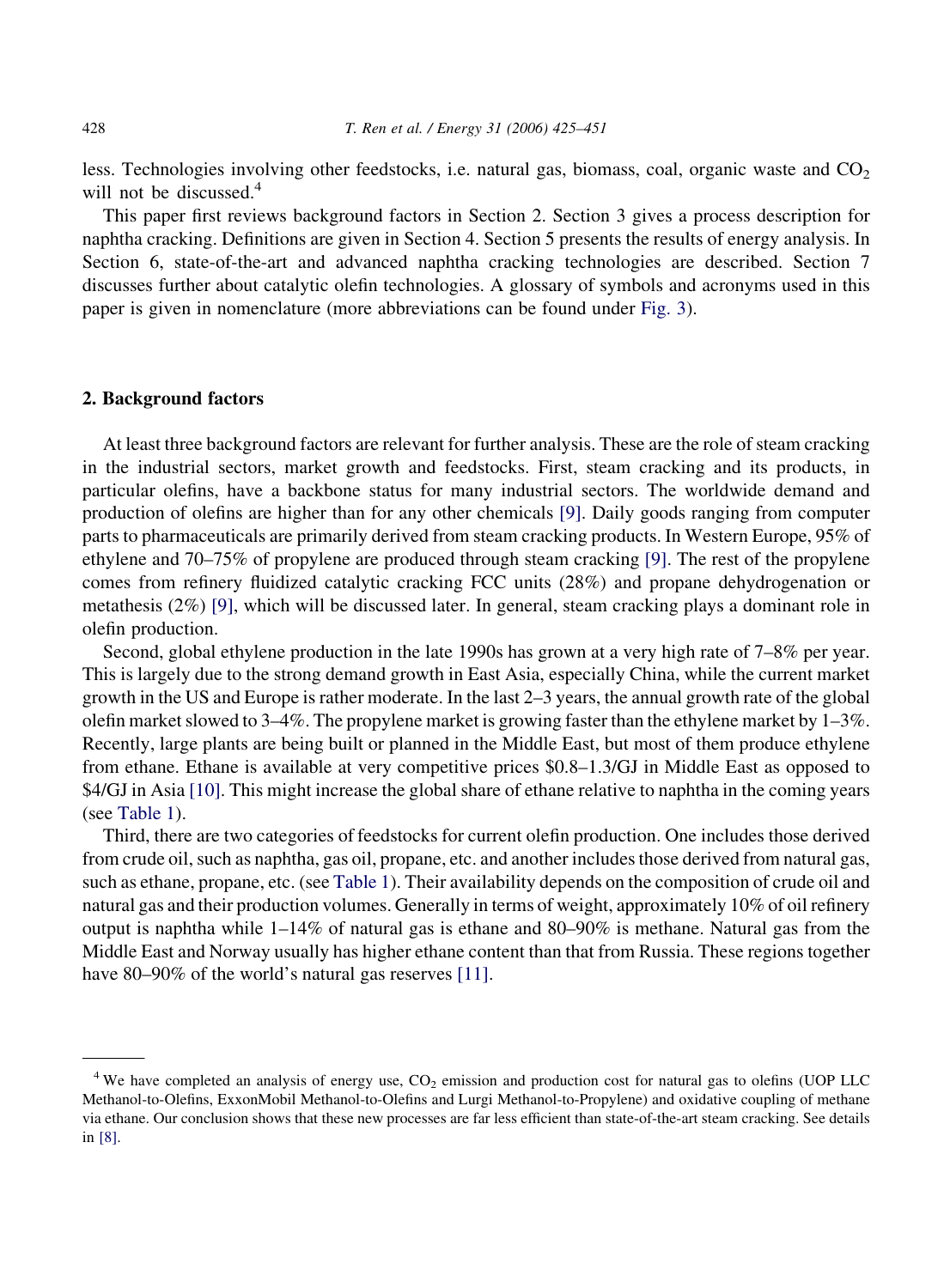## 3. Process description of naphtha cracking

Steam cracking typically refers to all processes inside the battery limits of a steam cracker. As [Fig. 1](#page-5-0) shows, a steam cracker is comprised of the following three sections: pyrolysis (A), primary fractionation/compression (B) and product recovery/separation (C).

- Pyrolysis section (A). This is the heart of a steam cracker. Naphtha first enters the convection section of a pyrolysis furnace, where a series of heat exchangers are located and it is preheated to 650  $\degree$ C. Then, naphtha is vaporized with superheated steam and is passed into long (12–25 m), narrow (25– 125 mm) tubes, which are made of chromium nickel alloys. Pyrolysis takes place mainly in the radiant section of the furnace, where tubes are externally heated to 750–900  $^{\circ}C$  (up to 1100  $^{\circ}C$ ) by fuel oil or gas fired burners. Depending on the severity,<sup>5</sup> naphtha is cracked into smaller molecules via a free-radical mechanism in the absence of catalysts. The free radicals lead to the formation of light olefins in the gaseous state. After leaving the furnace, the hot gas mixture is subsequently quenched in the transfer line exchangers (TLE) to 550–650 °C, or sometimes lower to 400 °C. TLE will then be followed by a series of heat exchangers and temperatures can drop down to  $300^{\circ}$ C. These heattransfer activities avoid degradation by secondary reactions and at the same time generate highpressure steam for driving compressors, etc. However, heat exchangers are prone to fouling<sup>6</sup> and therefore need both scheduled and unscheduled shutdowns.
- Primary fractionation/compression (B). Primary fractionation applies to naphtha and gas oil feed only. In the primary fractionation section, gasoline and fuel oil streams (rich in aromatics) are condensed and fractionated. While this liquid fraction is extracted, the gaseous fraction is desuperheated in the quench tower by a circulating oil or water stream. The gaseous fraction is then passed through four or five stages of gas compression with temperatures at approximately 15–100  $^{\circ}$ C, then cooling and finally cleanup to remove acid gases, carbon dioxide and water. Most of the dilution steam is condensed, recovered and recycled. Products of this section are fuel oil and BTX, or aromatic gasoline which contains benzene, toluene and xylene. A common problem with compression is fouling in the cracked gas compressors and after-coolers. The build-up of polymers on the rotor and other internals results in energy losses as well as mechanical problems. Wash oil and water are used to reduce fouling.
- Product recovery/fractionation  $(C)$ . This is essentially a separation process through distillation, refrigeration and extraction. Equipment includes chilling trains and fractionation towers, which include refrigeration, de-methanizer, de-ethanizer and others as shown in [Fig. 1.](#page-5-0) De-methanization requires very low temperatures, e.g.  $-114 \degree C$ . C<sub>2</sub> compounds, or ethylene and ethane, separation often requires large distillation columns with 120–180 trays and high reflux ratios.

 $<sup>5</sup>$  High severity (characterized by residence time of less than 0.5 second and temperature up to 900–1100 °C) conditions</sup> increase ethylene yield (max.  $5\%$  increase) and lowers propylene yield. Low severity has temperatures at lower than 800  $^{\circ}$ C and approximately one second residence time [12]. The degree of severity is described by the P/E ratio (propylene/ethylene). A P/E around 0.7 is low severity and any value below 0.5 is high severity. In Western Europe, the average severity for steam crackers is around 0.52 [9]. Severity is strongly limited by metallurgy of the tubes and rapid coking tendency in the coils.

<sup>6</sup> Fouling is a complex science and is still an unresolved problem in the process industry. Simply explained, it is the degradation in heat transfer (or increase in the thermal resistance) due to a build-up of polymers or coke on the heat transfer surface. It also leads to higher hydraulic resistances that result in higher energy use [13].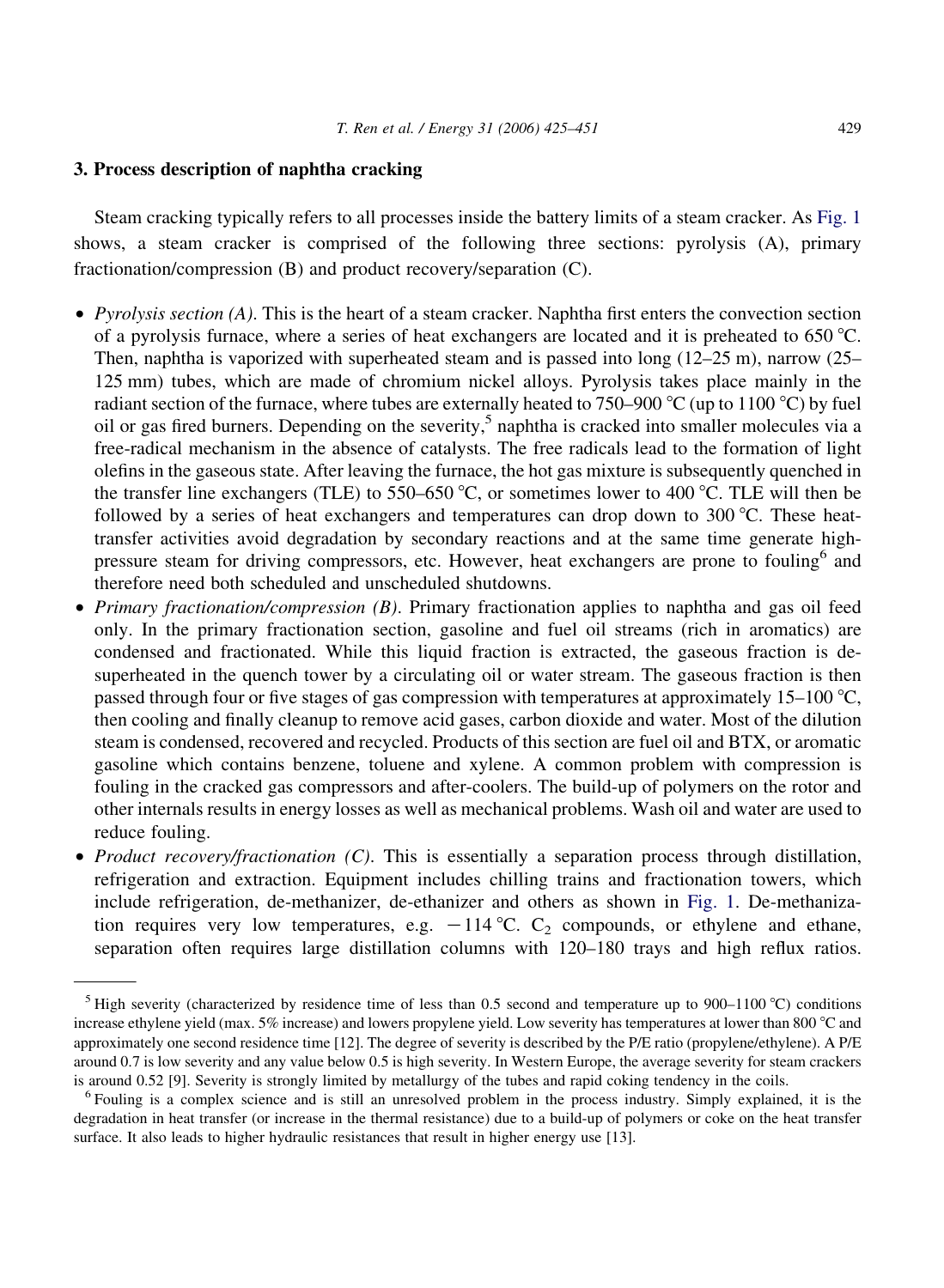<span id="page-5-0"></span>

Fig. 1. Typical flow diagram for a naphtha steam cracker (figure was drawn based on [\[9,55\]\)](#page-23-0).

Undesired acetylene is removed through catalytic hydrogenation or extractive distillation. Similarly,  $C_3$  compounds, or propane and propylene, are re-boiled with quench water at approximately 80 °C and separated in the  $C_3$  splitter. Ethylene and propylene refrigeration systems can be operated at low temperatures within  $-10$  and  $-150$  °C for cooling and high pressure with 15–30 bar for compression. Ethane and propane are recycled as feedstock. Methane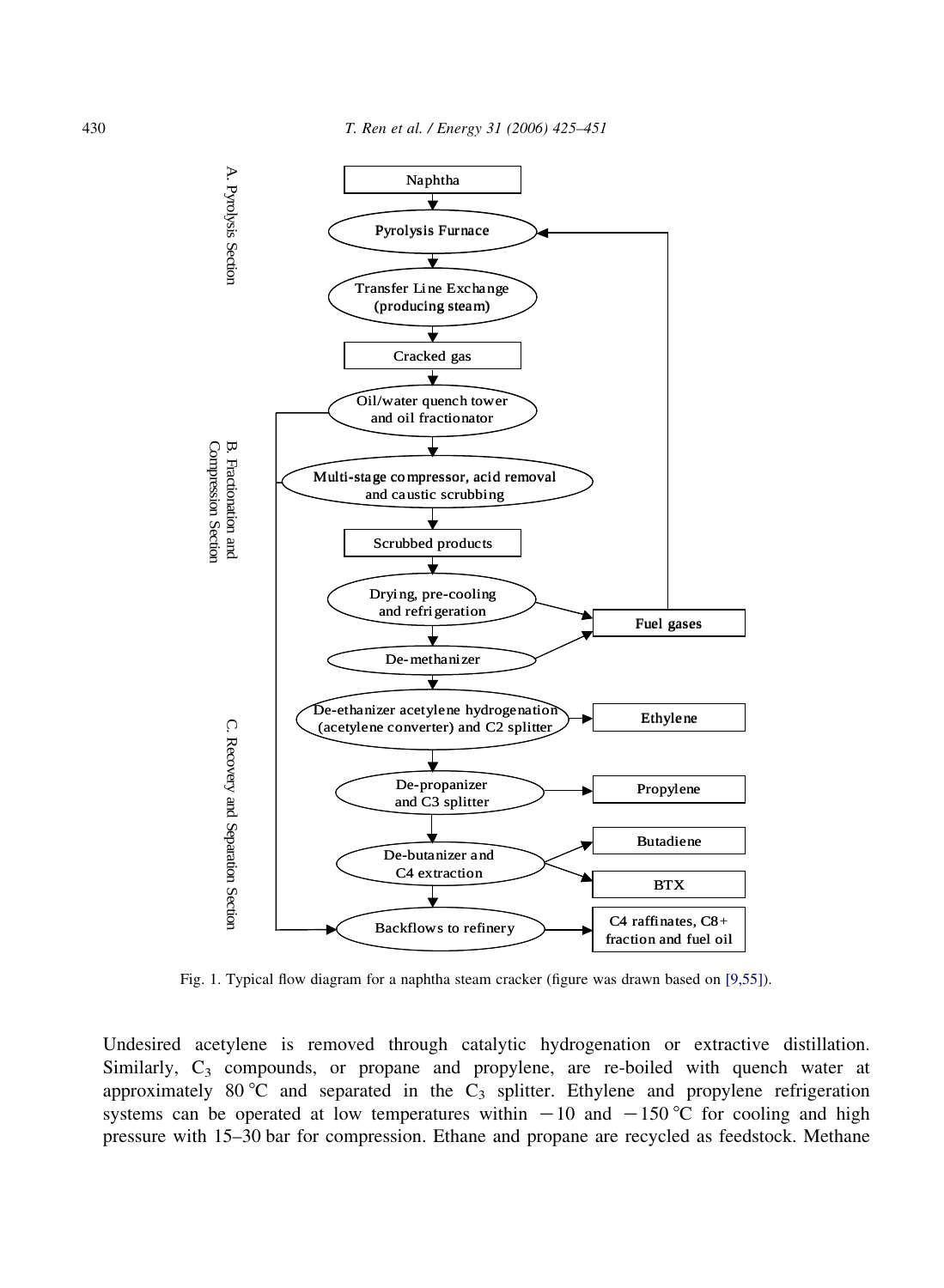and hydrogen are separated at cryogenic temperatures. As fuel grade by-products, they are often used as fuel gas in the pyrolysis process, but they can also be exported. Butadiene, other  $C_4$ compounds and aromatic gasoline are separated in the end. The total product yields from naphtha cracking differ depending on the paraffin and aromatic content of the naphtha and on the severities.

Generally, steam cracking of ethane and other feedstocks also requires three sections that are similar to those in the case of naphtha cracking process. However, the processes differ depending on feedstock properties and design arrangement, which often influence fractionation and separation sections. For instance, ethane cracking requires slightly higher temperature in the furnace, a higher capacity of the  $C_2$ splitter but less infrastructure facilities. Storage tanks or recovery equipment for propylene, butadiene and BTX aromatics are not needed, but an ethane vaporizer and super-heater are required.

An additional issue is coking. Regular decoking is required in various parts of the pyrolysis section. Before decoking, the furnace has to be shut down. Then, high pressure steam and air are fed to the furnace while it is heated up to 880–900  $\degree$ C, or even up to 1100  $\degree$ C. Coke on the inner surfaces of the wall and tubes is either burned off, washed away with high pressure water or removed mechanically. Decoking process can take 20–40 h for a naphtha steam cracker. Depending on the feedstocks, coil configuration and severity, decoking for steam cracking furnaces is required every 14–100 days on an average. Typically, a naphtha pyrolysis furnace is decoked every 15–40 days. Maximum cycle time is around 60–100 days. Decoking is also required for quench towers, TLEs and other sections.

## 4. Definitions

The total energy use per unit for a specific process is the focus in this paper. It does not include exported energy, such as steam. The total energy use includes energy use in olefin processes and for additional imports if applicable.

Energy use in olefin processes is the sum of fuel, steam and electricity in primary terms that are used for reactions and all the subsequent processes. This definition is referred to as process energy use. Process energy use is usually defined as the energy use in an industrial process. Process energy use is typically expressed in terms of specific energy consumption, or SEC. These two terms are commonly used in the literature to measure the energy efficiency of ethane/naphtha steam crackers. In this paper, the total energy use of steam cracking is the same as its process energy use or SEC, therefore, these three terms are used interchangeably only for steam cracking in this paper.

Process energy use in the case of steam cracking is the sum of *energy loss* and *theoretical* thermodynamic energy requirement. Energy loss is the difference between the total energy input and total energy output. The term is used in an economic sense. It refers to the part of energy that is excluded from the total energy output, such as heat loss. Please note that according to the First Law of thermodynamics, energy cannot be lost. Theoretical thermodynamic energy requirement, or endothermicity is the minimum energy input requirement for converting feedstock to desired products in an endothermic reaction such as steam cracking. An illustration is shown in [Fig. 2.](#page-7-0) The figure shows that the endothermicity is 8 GJ/t ethylene in the case of naphtha cracking specified in the figure. However, since feedstock and product yields of steam cracking vary from process to process,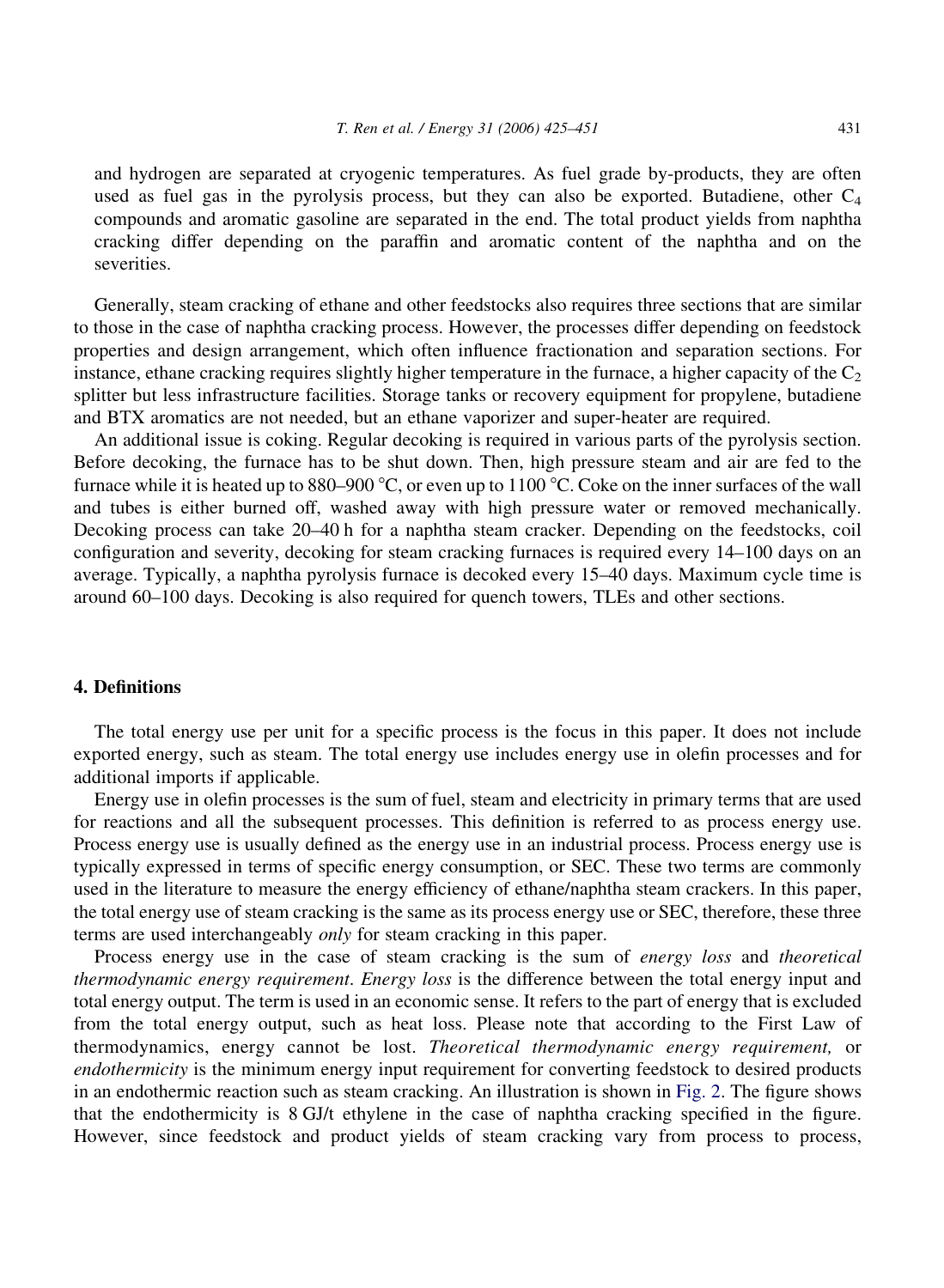<span id="page-7-0"></span>

Fig. 2. Energy flow in a typical naphtha steam cracker with the fuel use at 25 GJ/t ethylene (all values in GJ/t ethylene).

endothermicities vary as well. To compare energy efficiencies of different processes of steam cracking and other olefin technologies, we use process energy use in this paper as defined above.

For non-steam cracking processes addressed in this paper, however, energy use in the olefin process is only part of the total energy use. Some of these processes import oxygen, hydrogen, electricity and/or steam. Primary energy use in the production of these imports is also accounted as part of the total energy use. These energy uses are expressed in SEC as well.

All energy figures are in primary energy terms. Final energy figures for electricity and steam have been converted to primary energy using efficiency factors of 40 and 85%, respectively. Energy use in catalyst and equipment production is not included. Energy contents of products, or calorific values, are calculated based on their lower heating value (LHVs) [\[14\].](#page-23-0)

The degree of energy efficiency is measured by SEC in GJ/t. This paper uses several measures of SEC, e.g. GJ/t feedstock, GJ/t ethylene or GJ/t high value chemicals (HVCs). In this paper, GJ/t ethylene means that all energy use is allocated to ethylene only and all other by-products are hence produced 'for free' in terms of energy use. This is not always the best indicator. For example, if ethane cracking is compared with naphtha cracking, it will not be fair to use GJ/t ethylene for comparison. Ethylene yield from ethane cracking is much higher than from naphtha cracking, but naphtha cracking also yields considerable amounts of other valuable by-products (see [Table 2](#page-8-0)). For this reason, GJ/t HVCs is chosen in this paper as the primary indicator. HVCs include light olefins and non-olefins. Light olefins are ethylene, propylene and butadiene. Non-olefins are aromatics and other  $C_{5+}$  compounds in the case of steam cracking. While the mass of light olefins is fully taken into account, the mass of non-olefins is weighted by 50%. The reason is that these non-olefin products usually have half of the economic value of light olefins. Our definition is different from the definition of HVCs used in [\[9\]](#page-23-0), where ethylene, propylene, butadiene, benzene and hydrogen are weighted by 100%. However, this does not lead to large differences in terms of SECs since the yield of non-olefins from steam cracking is small. Our definition of HVCs is useful to compare steam cracking with alternatives. For example, catalytic cracking has high aromatics yield at 15–30% (see [Table 5\)](#page-17-0). Our estimates for energy savings refer to savings on the total energy use in terms of GJ/t HVCs.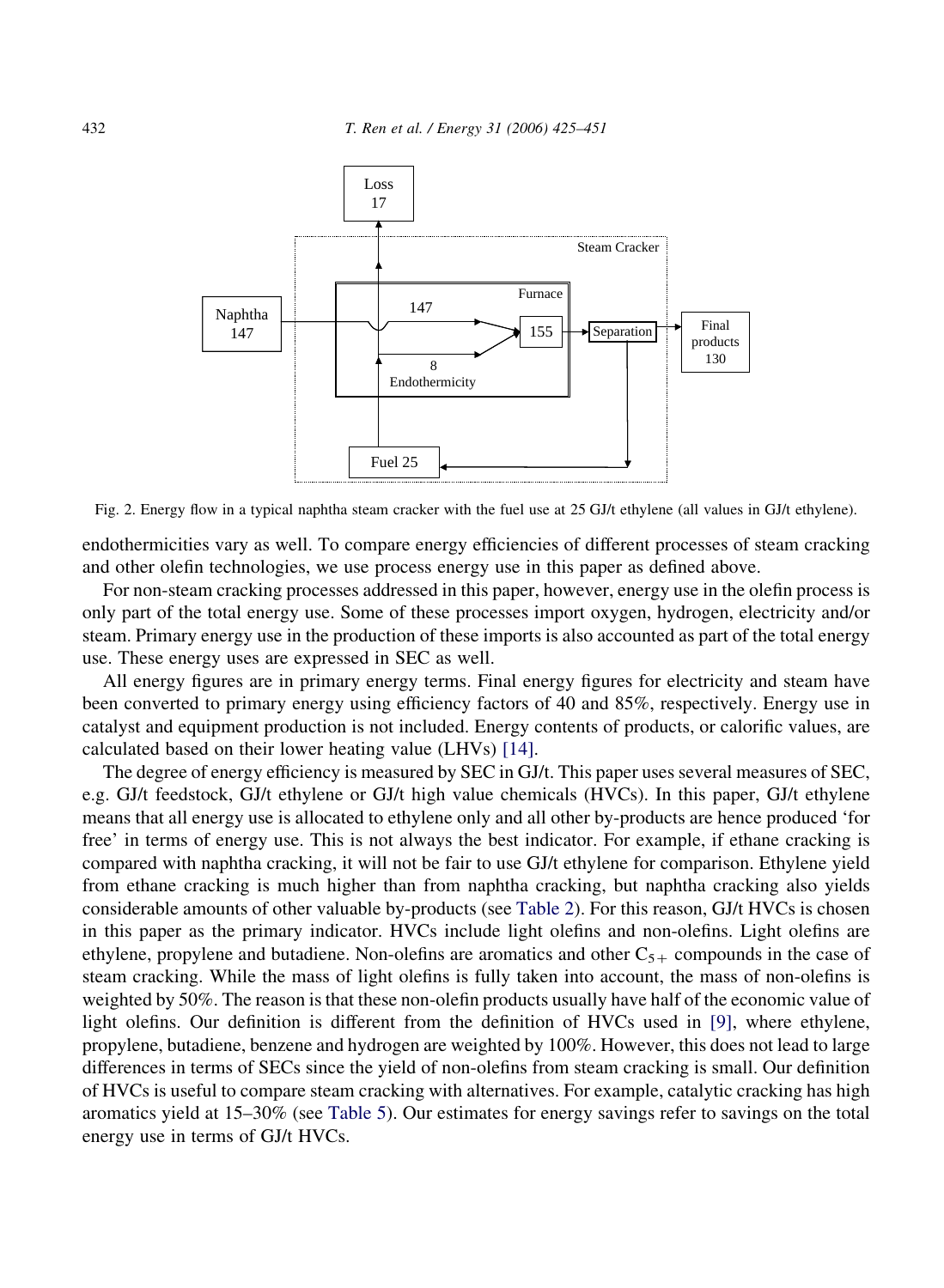|                                                   | Ethane                                  | Naphtha                                 |
|---------------------------------------------------|-----------------------------------------|-----------------------------------------|
| SEC $(GJ/t)$ ethylene) <sup>a</sup>               | $17-21$ (typical) and $15-25$ (maximum) | $26-31$ (typical) and $20-40$ (maximum) |
| SEC (GJ/t HVCs)                                   | $16-19$ (typical)                       | $14-17$ (typical)                       |
| $CO2$ emission (t $CO2/t$ ethylene) <sup>b</sup>  | $1.0 - 1.2$ (typical)                   | $1.8-2.0$ (typical)                     |
| $CO2$ emission (t $CO2/t$ HVCs)                   | $1.0 - 1.2$                             | $1.6 - 1.8$                             |
| Ethylene yield $(wt\%)^c$                         | $80 - 84$                               | 29–34 (30% typical)                     |
| Propylene yield $(wt\%)$                          | $1 - 1.6$                               | $13 - 16$                               |
| Butadiene yield $(wt\%)$                          | $1 - 1.4$                               | $4 - 5$                                 |
| Aromatics and C4 + yield ( $wt\%$ )               | $2 - 3$                                 | $10 - 16$                               |
| HVCs yield $(wt\%)$                               | 82 (typical)                            | 55 (typical)                            |
| Methane yield (not counted as HVCs)               | 4.2                                     | $13 - 14$                               |
| $(wt\%)$                                          |                                         |                                         |
| Hydrogen yield (not counted as                    | 4.3                                     | 1                                       |
| $HVCs)$ (wt%)                                     |                                         |                                         |
| Backflows to refinery (not counted as             | $\overline{0}$                          | $9 - 10$                                |
| $HVCs)$ (wt%)                                     |                                         |                                         |
| Losses (due to fouling, coking, etc.)<br>$(wt\%)$ | $1 - 2$                                 | $1 - 2$                                 |

<span id="page-8-0"></span>Table 2 Overview of the two currently most used feedstocks in olefins production

 $^a$  Energy use is based on [\[19,21\]](#page-24-0). SEC here only refers to process energy use in pyrolysis and separation.<br>  $^b$  Emissions are calculated based on [\[21,67\].](#page-24-0) Emissions are the result of fuel combustion and utilities, both fuel. Ethane cracking results in higher hydrogen and ethylene content, therefore less  $CO<sub>2</sub>$  emission per ton of ethylene, than naphtha cracking does.

 $\degree$  Yield data is based on [\[21,22\]](#page-24-0). Yields are on mass basis and are all final yields.

In addition, this paper combines and analyzes the results of exergy analyses of the naphtha cracking process based on the data from two sources. The exergy of a system is commonly defined as the maximum amount of work that is obtainable when the system is brought into equilibrium with the reference state [\[15\]](#page-23-0). Unlike energy, exergy can be lost according to the Second Law of Thermodynamics. Definitions, reference state and equations used in the two sources are described in the sources themselves or in the references quoted by these two sources [\[16,17\].](#page-23-0) For the calculation of the exergy value of each material flow  $E_{\rm m}$ , both sources used the formula  $E_m = h - h_0 - T_0(s - s_0)$ .  $h_0$  is the reference enthalpy, h is enthalpy of the flow,  $s_0$ is the reference entropy, s is the entropy of the flow. The reference conditions are the standard ambient conditions, i.e. temperature  $T_0$  at 25 °C and pressure at 1 bar. The exergy values of the air, water and CO<sub>2</sub> are assumed as 0. The full details of calculations can be found in [\[16,17\].](#page-23-0) In this paper, we try to identify the locations of exergy losses so as to find out in which process significant exergy savings could be possible.

All  $CO<sub>2</sub>$  emissions from the use of fuel-grade by-products and external energy sources are counted. In this paper, yield refers to final yield after separation, recycling, etc. It is defined as a percentage of desired products divided by hydrocarbon feedstock on the mass basis, unless otherwise specified. Chemistry literature often uses per-pass yield on the mol basis.

#### 5. Energy analysis of naphtha/ethane cracking

In this section, a typical specific energy consumption level for the comparison of the total energy use in steam cracking will be set. Then, a breakdown of energy uses and exergy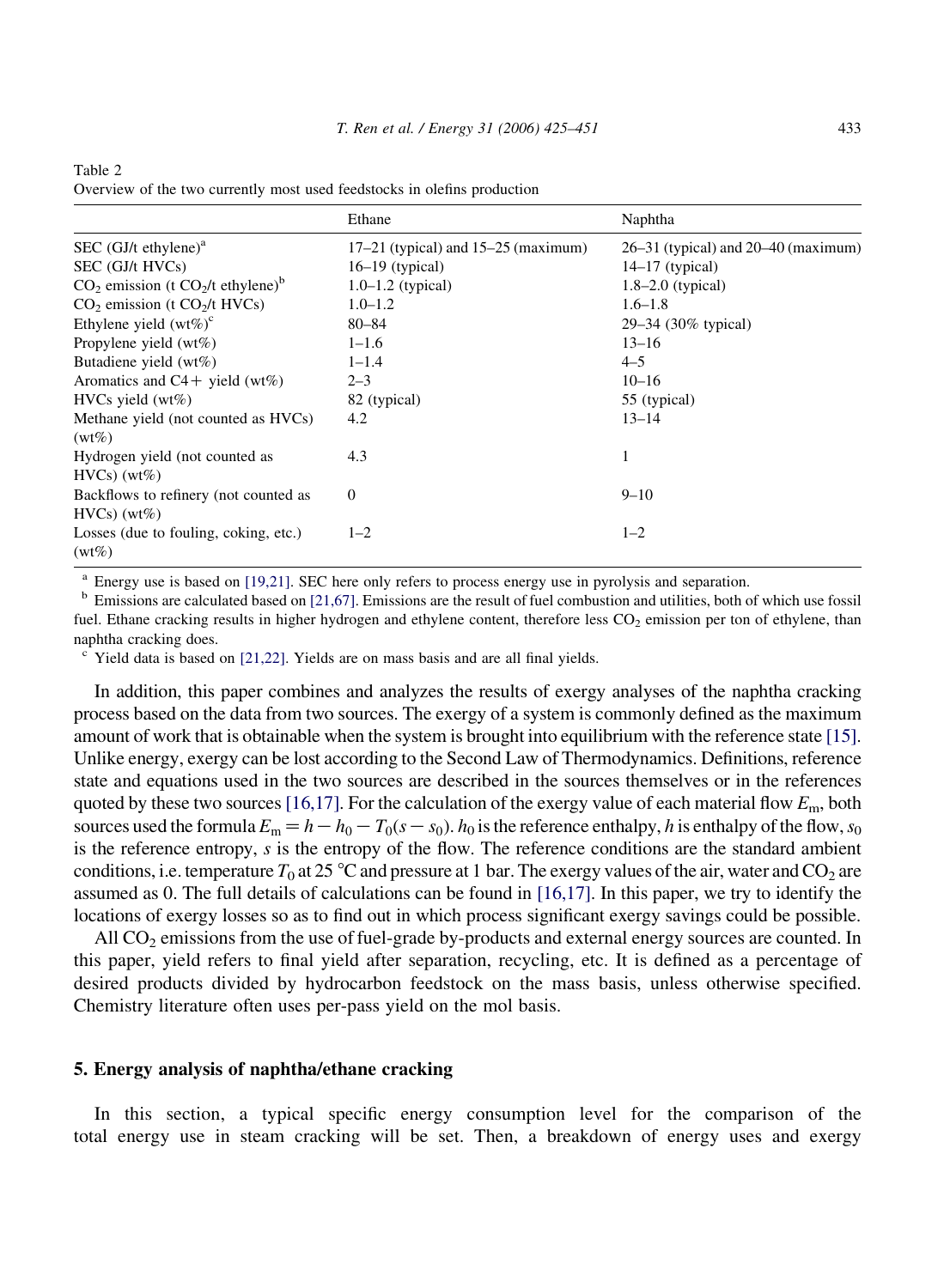loses in a typical naphtha steam cracker will be presented. Finally, energy integration will be discussed.

### 5.1. Typical specific energy consumption

There is little data in the public literature on the specific energy consumption SEC that represents current process energy use by a typical existing naphtha steam cracker. Most data available are in SECs in terms of GJ/t ethylene and do not give further data on yields and methodologies. They are rather old, incomplete or within a very wide range. The world average SECs, excluding Japan and Korea,<sup>7</sup> in 1995 was approximately 30–36 GJ/t ethylene for naphtha steam crackers [\[18\]](#page-24-0). If one assumes an efficiency improvement rate of 1.7% per year for typical steam crackers in the past 30 years [\[9\]](#page-23-0) and typical yields of HVCs in [Table 2](#page-8-0), then the SECs for a typical naphtha steam cracker should be approximately within the range of 26–31 GJ/t ethylene and 14–17 GJ/t HVCs.

As defined earlier, the SEC in the case of naphtha cracking is the sum of theoretical thermodynamic energy requirement and energy loss. [Fig. 2](#page-7-0) shows that the theoretical thermodynamic energy requirement for naphtha cracking is approximately 8 GJ/t ethylene or approximately 5 GJ/t HVCs. This is roughly a third of the total SEC in the naphtha cracking as shown in [Fig. 2](#page-7-0) and [Table 2.](#page-8-0) The other two-thirds of the SEC, approximately 17 GJ/t ethylene or 8 GJ/t HVCs, is energy loss. In the case of naphtha cracking as specified in [Table 3](#page-10-0), the value of the total exergy losses is also 17 GJ/t ethylene.

# 5.2. Breakdown of SEC and exergy losses

The breakdown of SEC and exergy losses by each process helps to identify in which process significant energy saving are possible. Data for a breakdown of SEC and exergy losses found in literature are summarized in [Table 3](#page-10-0). Regarding energy analysis, pyrolysis accounts for approximately 2/3 of the total SEC of naphtha steam crackers. The remaining 1/3 is consumed in compression and separation sections. The compression section uses approximately 15% of the total energy use in naphtha cracking. This is slightly less than the energy use in the separation section, which is approximately 1/5 of the total energy use in naphtha cracking.

Regarding exergy analysis, approximately 75% of the total exergy losses occurs in the pyrolysis section. Fuel combustion is predictably the main cause. These large exergy losses can be illustrated by the high temperature drops across heat exchangers, which are mostly in the range of  $100-300$  °C and even near  $500 \degree C$  in the TLEs. Throughout the whole pyrolysis process, the total temperature drop is more than  $1100 \degree C$  and the total pressure drop is nearly 70 bar.

With respect to exergy use in other sections of naphtha steam crackers, most significant losses occur in propylene refrigeration, de-ethanization/ $C_2$  splitter and compression. Losses in the compression and separation sections are mainly caused by the use of electricity for refrigeration and compression, whose production is known for significant exergy loss. These losses are not surprising if we consider the conditions in the separation and compression sections. As the process description has indicated, most of

<sup>&</sup>lt;sup>7</sup> The SECs of naphtha steam crackers in Japan and Korea in 1995 are exceptionally low, namely approximately 25 GJ/t ethylene [\[18\]](#page-24-0). About 40% of steam crackers in Europe have SECs at approximately 31–35 GJ/t ethylene [\[9\]](#page-23-0). Naphtha and gas oil steam crackers in the US have SECs at approximately 32 GJ/t [\[19\]](#page-24-0).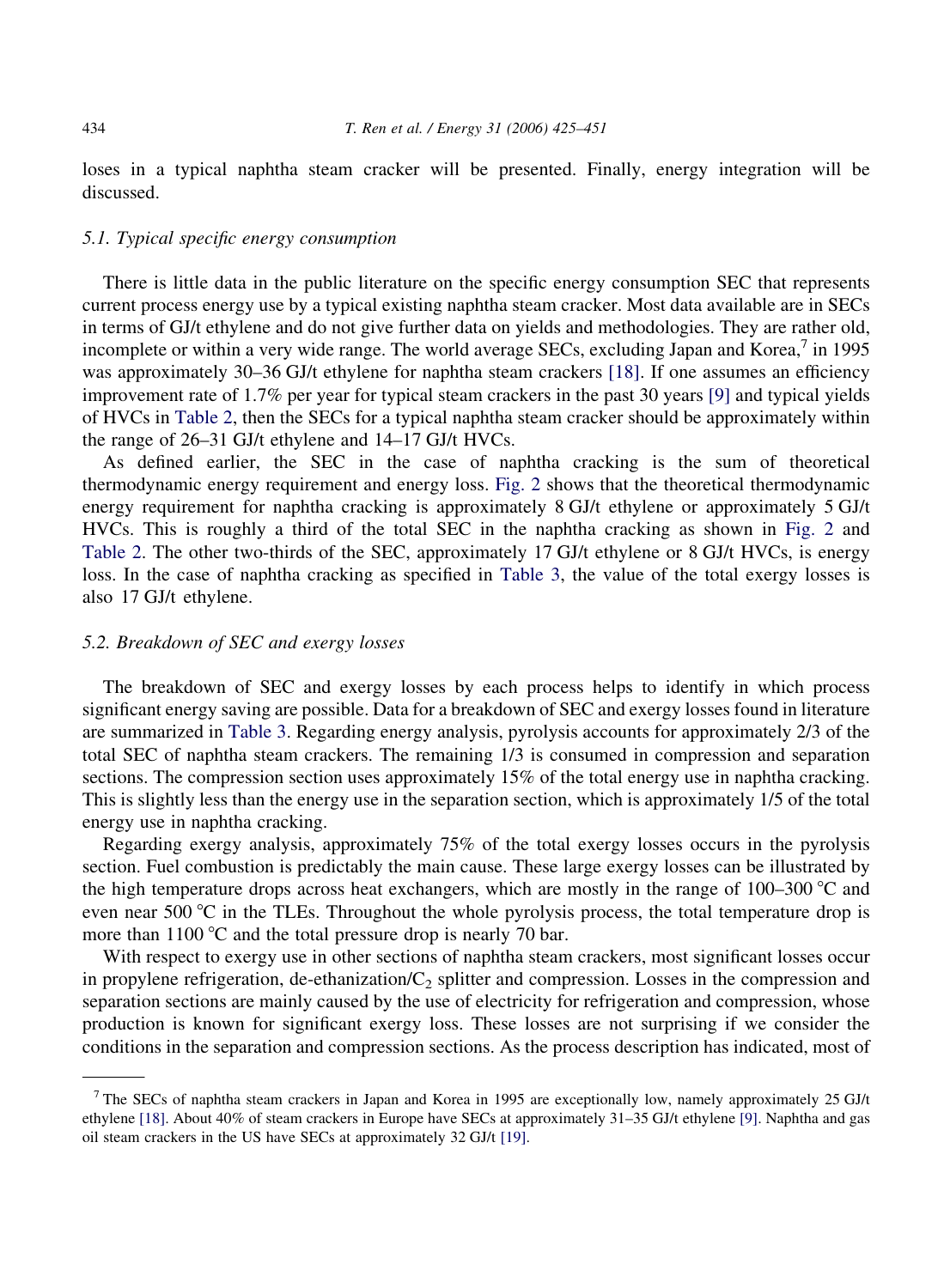|                                       |                                 | Ethane                   |                     |                                                                | Naphtha                                                                                  |                                        |                                                   |
|---------------------------------------|---------------------------------|--------------------------|---------------------|----------------------------------------------------------------|------------------------------------------------------------------------------------------|----------------------------------------|---------------------------------------------------|
|                                       |                                 | SEC <sup>a</sup><br>[20] | <b>SEC</b><br>[68]  |                                                                | Exergy loss                                                                              |                                        |                                                   |
|                                       |                                 |                          |                     |                                                                | Our estimate <sup>b</sup>                                                                | $[16]$                                 | [17,69]                                           |
| Pyrolysis                             | Heat of<br>reaction             | $23\%$ <sup>c</sup>      | 65%                 | Fuel combustion<br>and heat transfer to<br>the furnace         | 75% (or<br>$15 \text{ GJ/t}$<br>ethylene)                                                | 73%                                    | Not applicable                                    |
|                                       | Steam,<br>heating and<br>losses | 24%                      |                     | Heat exchange with<br>steam, TLEs and<br>heat loss to flue gas |                                                                                          | 27%                                    |                                                   |
| Fractionation<br>and com-<br>pression |                                 | $22\%$ <sup>d</sup>      | $15\%$ <sup>e</sup> | Fractionation <sup>f</sup> and<br>compression                  | 25% (2 GJ/t<br>ethylene in<br>compression<br>and the rest of<br>separation<br>processes) | Not appli-<br>cable                    | 19%                                               |
| Separation                            |                                 | 31%                      | 20%                 | De-methanization<br>De-ethanizer and<br>$C_2$ splitter         |                                                                                          |                                        | 12%<br>23%                                        |
|                                       |                                 |                          |                     | $C_3$ splitter                                                 |                                                                                          |                                        | $2\%$                                             |
|                                       |                                 |                          |                     | De-propanization/<br>De-butanization                           |                                                                                          |                                        | 10%                                               |
|                                       |                                 |                          |                     | Ethylene refriger-<br>ation                                    |                                                                                          |                                        | $5\%$                                             |
|                                       |                                 |                          |                     | Propylene refriger-<br>ation                                   |                                                                                          |                                        | 30%                                               |
| Total process<br>energy use           |                                 | 100%                     | 100%                | Total exergy losses                                            | 100% or<br>$17 \text{ GJ/t}$<br>ethylene                                                 | $100\%$ (only<br>pyrolysis<br>section) | 100% (only<br>compression<br>and separ-<br>ation) |

<span id="page-10-0"></span>Table 3 Breakdown of specific energy consumption (SEC) and exergy losses in the steam cracking process

<sup>a</sup> All energy figures in the table are in primary energy terms. Generally speaking, the contribution of electricity is very small, approximately 1 GJ/t ethylene [\[19\].](#page-24-0) Steam is produced internally and is in balance. Almost all process energy (including steam) originates from combustion of fuel-grade by-products and extra fuel (only in case of ethane cracking). The distribution of byproduct/fuel energy contents is represented by the percentages in the table.

<sup>b</sup> Our estimate on the pyrolysis section is based on [\[16\]](#page-23-0). Our estimate on the compression and separation sections is based on [\[17,69\].](#page-24-0)<br><sup>c</sup> Another figure for heat of reaction given in [\[6\]](#page-23-0) is 21%. Energy use for 'heat of reaction' refers to the energy used to convert

feedstocks into desired products.<br><sup>d</sup> Another figure for compression given in [6] is 16%.

<sup>e</sup> Another figure for compression given in [\[6\]](#page-23-0) is 13%.<br>
<sup>f</sup> Data on the exergy loss in fractionation and quench towers was not found. We roughly estimated the exergy loss here is below 0.2 GJ/t ethylene.

the conditions for refrigeration are cryogenic: low temperatures (as low as  $-150^{\circ}$ C) and high pressure (up to 30 bar).

Ethane cracking has a similar distribution of energy consumption. However, an important difference with naphtha cracking is that the contribution of SEC in the pyrolysis section of ethane cracking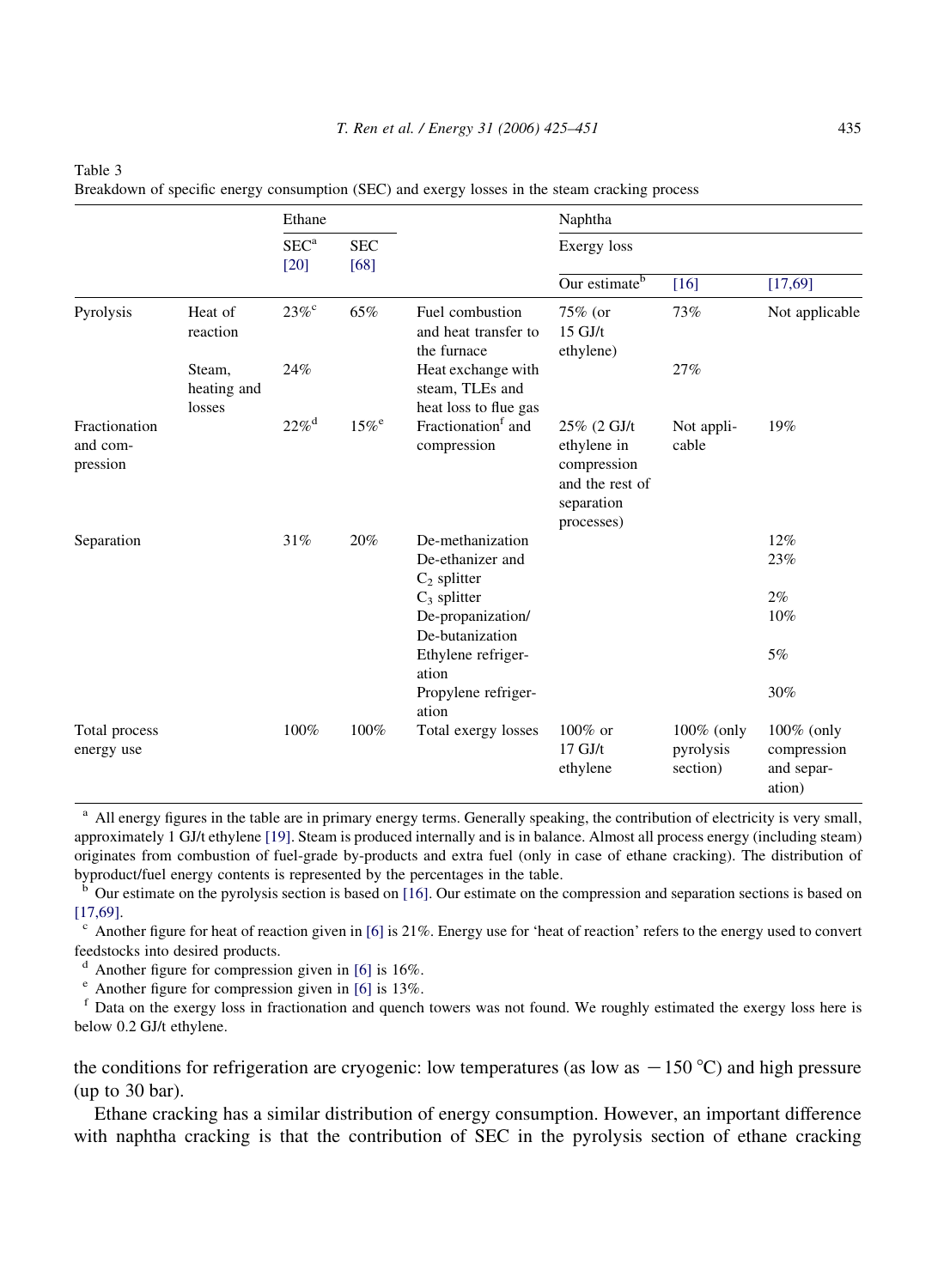(approximately 1/2) is less than that (approximately 2/3) in the case of naphtha cracking. In turn, the contribution of SEC in the compression and separation sections is slightly higher in the case of ethane cracking than that in the case of naphtha cracking. The chiller that condenses and separates ethylene and ethane uses up to approximately 21% of the total energy consumption [\[20\].](#page-24-0) As mentioned in the process description, ethylene and ethane have similar boiling points, which causes the separation to be very energy-consuming.

As mentioned in the process description of steam cracking, additional energy used in decoking/defouling, shutdowns/restarts and related maintenance for various sections of a steam cracker could account for approximately  $1-2\%$  of the total energy use. This additional energy use in decoking and defouling is usually not counted as part of the SEC in steam cracking. Shutdowns also lead directly to large monetary losses. Therefore, it is not surprising to hear that the greatest challenge for steam-cracker engineers today is to improve the on-stream factors, or intervals between shutdowns, by reducing coke formation and to extend furnace life between tube replacements.

#### 5.3. Energy integration

In the case of naphtha cracking, process energy used in the pyrolysis section is provided through combusting significant volumes of fuel gases, which are fuel-grade by-products. These by-products, together with flue gases and waste heat, can meet approximately 95% of process energy demand in naphtha steam crackers. These fuel-grade by-products amount to approximately 20–25% of the energy content of naphtha. The LHV of naphtha is approximately 44 GJ/t. Energy for the compression and separation sections is provided by steam, almost all of which is produced in the TLEs. Typically, steam is in balance, which means that there is no net steam import or export. A small amount of electricity is provided from external sources. Electricity is used primarily for running cooling water, quench oil pumps and methane compressors. It amounts to approximately 1 GJ/t ethylene. Backflows to the refinery and energy export together can amount up to approximately 9–10 GJ/t ethylene for naphtha cracking [\[19\].](#page-24-0) In contrast to naphtha cracking, ethane cracking is not self-sufficient in terms of energy and therefore requires energy import, which is 15% of the total SEC through various energy carriers [\[21\]](#page-24-0).

## 6. Latest developments of naphtha cracking

After we identified the processes where energy and exergy losses occur and understood the energy integration, we are now able to study processes that can reduce these losses. We first look at the latest development of steam cracking. A family portrait of olefin technologies sorted by feedstocks is drawn [\(Fig. 3\)](#page-12-0). A number of the latest technologies are chosen using the following criteria: using conventional or heavy feedstocks, undergoing active research and being highly visible in recent publications, recently emerging or being commercialized and possibly having significant impacts on energy use. In the following sections, these technologies will be divided into two categories: state-ofthe-art naphtha cracking processes ([Table 4\)](#page-13-0); advanced technologies in specific sections of naphtha cracking.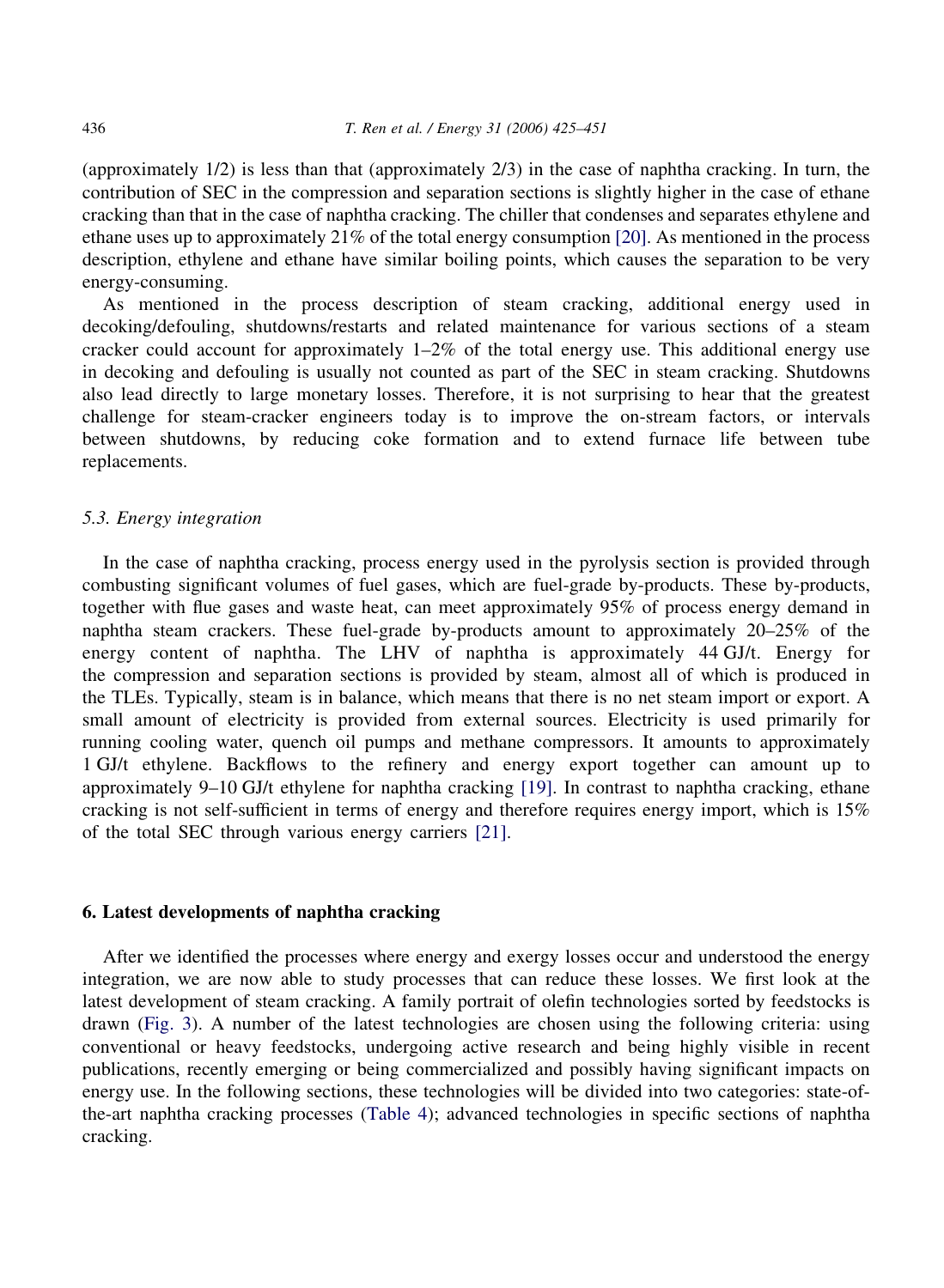<span id="page-12-0"></span>

| BATH: | Bio-acid acetone to hydrocarbons (e.g. olefins) [5];                                                                                |
|-------|-------------------------------------------------------------------------------------------------------------------------------------|
| CC:   | Catalytic Cracking or Catalytic Pyrolysis;                                                                                          |
| DCC:  | Deep Catalytic Cracking, etc. (see Table 5);                                                                                        |
| DH:   | De-hydration process (e.g. methanol to olefins, methanol to propylene and ethanol dehydration) [12, 56];                            |
| FM:   | Fermentation [57, 58]:                                                                                                              |
| FP:   | Flash pyrolysis, sometimes in the presence of methane [58];                                                                         |
| FT:   | Fischer-Tropsch synthesis (using syngas CO and $H_2$ mixture to synthesize methanol or other products) [5];                         |
| GAS:  | Gasification and liquefaction [5, 57];                                                                                              |
| GS:   | Gas stream reactor technologies, e.g. shockwave reactors (Table 5)                                                                  |
| HG:   | Hydrogenation [5, 57];                                                                                                              |
| HP:   | Hydro-Pyrolysis (see Table 5);                                                                                                      |
| HTUL: | Hydro-Thermal Upgrading Liquefaction which produces naphtha from biomass feedstock [5, 57];                                         |
| OC:   | Oxidative coupling of methane via ethane [5];                                                                                       |
| OD:   | Oxidative Dehydrogenation of ethane [5];                                                                                            |
| OM:   | Olefin Metathesis, e.g. ABB-Lummus Olefin Conversion Technology, IFP-CPC meta-4 [59];                                               |
| OU:   | Olefins Upgrading (conversion of $C_4$ - $C_{10}$ ) to light olefins, e.g. Superflex [60], Propylur [61] and Olefins Cracking [44]. |
| PD:   | Propane dehydrogenation [62, 63];                                                                                                   |
| RCY:  | Re-cycling pyrolysis using organic waste, such as discarded plastics, used rubber, etc.[5, 57];                                     |
| REC:  | Recovery of refinery off gases, which contains ethylene, propylene, propane, etc. [57];                                             |
| REF:  | Refinery processes. Distillation of crude oil produces naphtha and heavy oil. Catalytic cracking produces off gases.                |
|       | Cryogenic separation and absorption produces ethane and LPG;                                                                        |
| SC:   | Steam cracking (conventional);                                                                                                      |
| SEP:  | Gas separation process which produces methane, ethane and propane;                                                                  |
| SR:   | Steam Reforming of natural gas to produce methanol.                                                                                 |

Fig. 3. (A) Family portrait of olefin technologies: current and future (abbreviations used in Fig. 3) (more abbreviations can be found in nomenclature).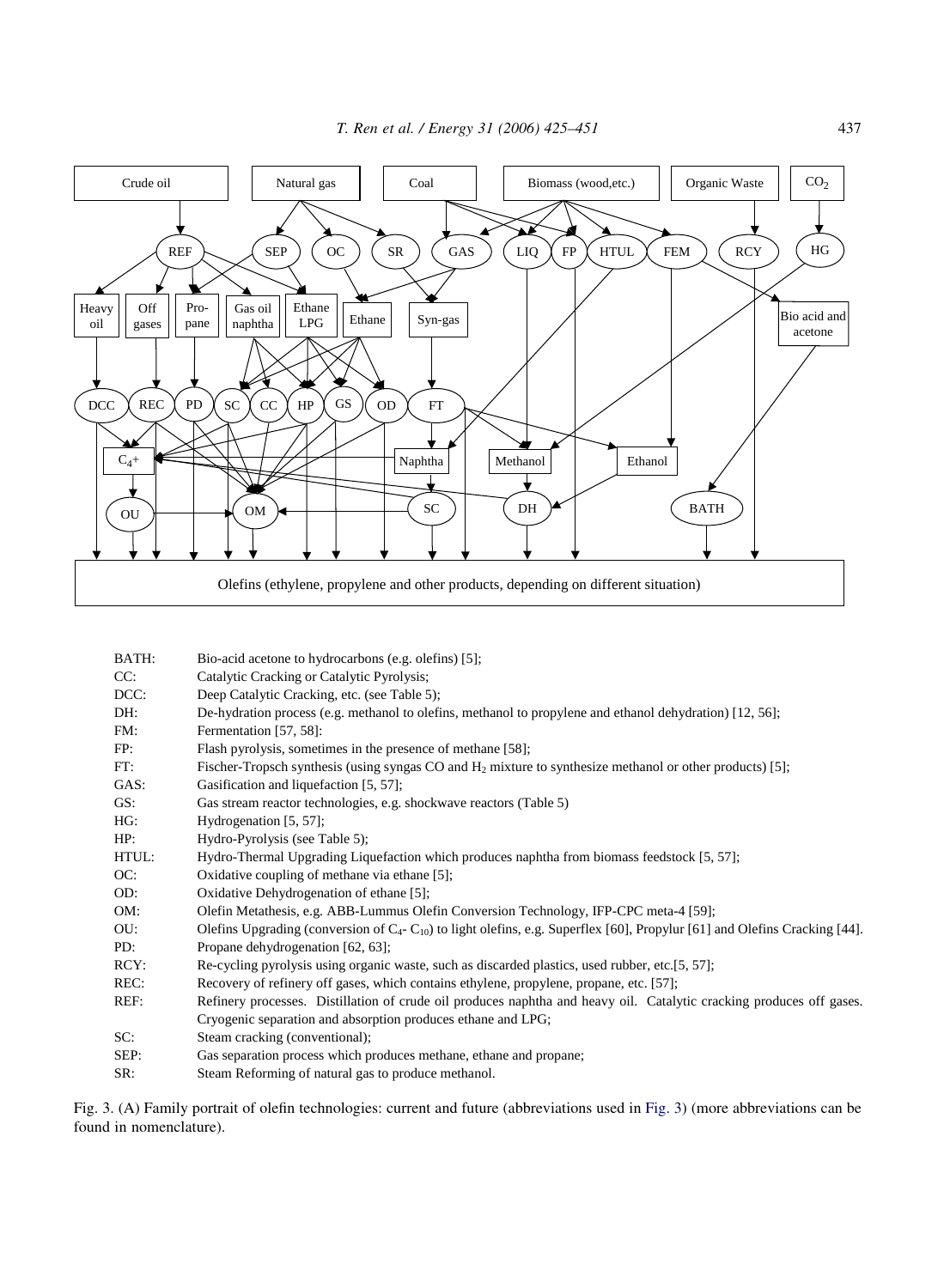<span id="page-13-0"></span>

| Table 4                                                            |
|--------------------------------------------------------------------|
| State-of-the-art naphtha cracking technologies sorted by licensors |

| Licensors                                        | Technip-Coflexip <sup>a</sup>                                                      | ABB lummus <sup>b</sup>                                                             | Linde $AGc$                                                                                                       | Stone and<br>webster <sup>d</sup>                                             | Kellogg Brown<br>$&$ Root <sup>e</sup>                                                         |
|--------------------------------------------------|------------------------------------------------------------------------------------|-------------------------------------------------------------------------------------|-------------------------------------------------------------------------------------------------------------------|-------------------------------------------------------------------------------|------------------------------------------------------------------------------------------------|
| Coil related furnace<br>features                 | Radiant coils pre-<br>treated to reduce<br>coking with a sulfur-<br>silica mixture | Double pass<br>radiant coil<br>design; online<br>decoking<br>reduces emis-<br>sions | Twin-radiant-<br>cell design<br>(single split) is<br>13 m (shorter<br>than the average<br>length $25 \text{ m}$ ) | Twin-radiant-<br>cell design and<br>quadra-cracking                           | Coil design<br>(straight, small<br>diameter), low<br>reaction time:<br>very high sever-<br>ity |
| De-methanizer<br>separation features             | Double de-methaniz-<br>ing stripping system                                        | De-methanizer<br>with low<br>refrigeration<br>demand                                | Front-end de-<br>methanizer and<br>hydrogenation                                                                  | De-methaniza-<br>tion simul-<br>taneous mass<br>transfer and heat<br>transfer | Absorption-<br>based demetha-<br>nization system<br>with front-end<br>design                   |
| Gas turbine                                      | No data found                                                                      | Approximately<br>3 GJ/t ethylene<br>saved                                           | No data found                                                                                                     | Offered but no<br>data                                                        | No data found                                                                                  |
| Ethylene yield $(wt\%)$                          | 35%                                                                                | 34.4%                                                                               | 35%                                                                                                               | No data found                                                                 | 38%                                                                                            |
| SEC $(GJ/t)$ ethylene) <sup><math>r</math></sup> | $18.8 - 20$ (best)<br>or $21.6 - 25.2$<br>(typical)                                | 18 (with gas<br>$turbine$ ; 21<br>(typical)                                         | $21$ (best)                                                                                                       | $20 - 25$                                                                     | No data found                                                                                  |

For the conventional naphtha cracking, ethylene yield is typically 30%. HVCs yield is typically 55%.

<sup>a</sup> Technip data come from [\[22\]](#page-24-0). According to Technip, SECs vary depending on the processing scheme, extent of heat integration and climatic conditions.

 $<sup>b</sup>$  ABB data come from [\[22\].](#page-24-0) Other yields are 14.4%, butadiene 4.9% and aromatics 14%. The total HVCs yield is 60.7%. Gas</sup> turbine data based on [\[30\]](#page-24-0).<br>
<sup>c</sup> Linde data come from [\[22\]](#page-24-0).<br>
<sup>d</sup> Stone and Webster data come from [\[22\].](#page-24-0)<br>
<sup>e</sup> Kellogg Brown & Root come from [22].<br>
<sup>f</sup> The average SEC in the industry today is around 26–31 GJ/t ethylene fo

# 6.1. State-of-the-art naphtha cracking<sup>8</sup>

Table 4 is a summary of state-of-the-art technologies for naphtha cracking sorted by licensors. Table 4 contains only publicly available information. For the separation section, only information on the demethanization was available for each licensor. Regarding pyrolysis furnaces, most technologies focus on the design optimization of furnace coils, which are located in the radiant section, where cracking occurs (see process description in Section 4). The goal is to improve heat transfer, raise severity, minimize coking and maximize olefin yields. As Table 4 shows, small, double coils and double radiant cells seem to be common features. With respect to improvements in the separation processes, front-end demethanization reduces refrigeration needs and therefore energy demand. For example, ABB Lummus claims a 75% cut in refrigeration needs [\[22\].](#page-24-0) However, traditional energy-consuming refrigeration and

<sup>8</sup> State-of-the-art technologies are technologies that are offered as standard, widely accepted processes and would be used if a new plant is to be built nowadays. For example, those process introduced in the 'petrochemical processes 2003' in [\[22\]](#page-24-0), which are commonly offered by licensors.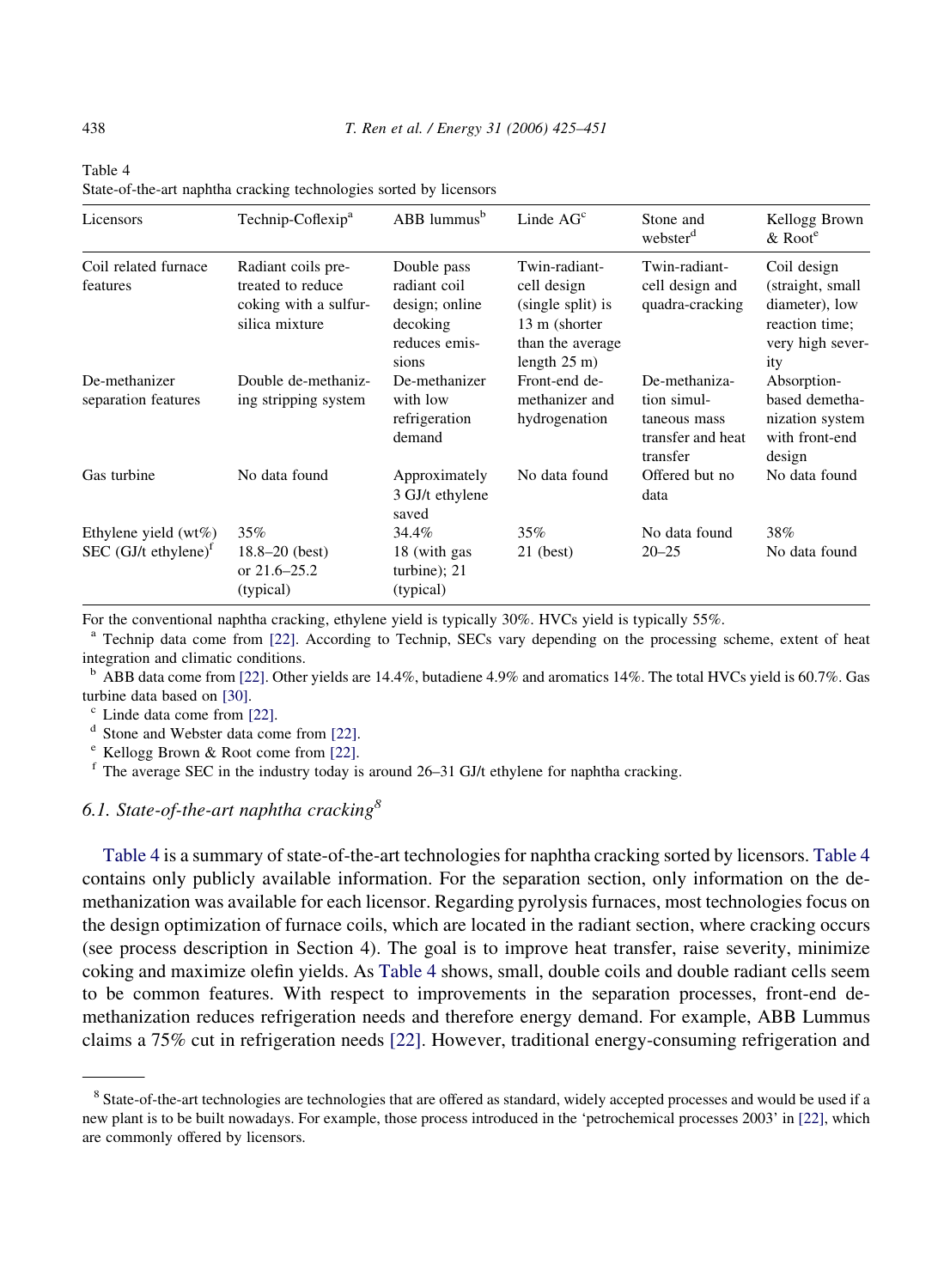distillation as the main separation method remain unchanged. Further, no significant changes in the subsequent sections, such as compression and  $C_2$ ,  $C_3$  and  $C_4$  separation, are reported as part of state-ofthe-art naphtha cracking technologies.

The processes in [Table 4](#page-13-0) could reach SECs in the range of approximately 18–25.2 GJ/t ethylene, which is equivalent to savings of approximately 20% on current average SEC (26–31 GJ/t ethylene). The gas turbine mentioned in [Table 4](#page-13-0) is not commonly offered by every licensor. It will be discussed again in Section 6.2. Without considering gas turbines, an average SEC for state-of-the-art naphtha cracking is approximately 20–25 GJ/t ethylene and 11–14 GJ/t HVCs. HVC yields used in the calculation are based on data reported by ABB Lummus.<sup>9</sup> The SEC figures  $(11-14 \text{ GJ/HVCs})$  for state-of-the-art naphtha cracking technologies are still far more than the absolute theoretical thermodynamic energy requirement for naphtha to olefin conversion mentioned earlier (5 GJ/HVCs).

In addition to data given in [Table 4](#page-13-0), a trend can be observed that the sizes of state-of-the-art crackers are increasing. While the current average steam cracker has capacity of around 500,000 t ethylene per year [\[9\]](#page-23-0), new naphtha steam crackers can produce over one million tons of ethylene annually. Technip built a plant with an ethylene capacity of over 1.2 million tons of ethylene per year in Iran [\[23\]](#page-24-0). KBR (Kellogg Brown and Root) claims that they can be able to build a two-million tpa ethylene plant [\[24\].](#page-24-0) The same trend is observed for ethane crackers. Stone and Webster built an ethane cracker for NOVA in Canada with a capacity of 1.27 million tons of ethylene per year. Technip claims the SEC of their crackers is 20 GJ/t ethylene as opposed to an average 30 GJ/t ethylene<sup>10</sup> [\[23\].](#page-24-0)

## 6.2. Advanced naphtha cracking technologies

Advanced technologies in specific sections of a naphtha steam cracker are not being offered by major licensors as part of standard commercialized processes. In fact, some of them are commercially available, but due to high costs, most of them are not yet widely implemented. Others are new and their technical and economic feasibility are yet to be proven. Nevertheless, these new technologies have potentials to reduce energy use in specific sections of steam cracking, where energy and exergy losses occur.

With respect to the pyrolysis section, there are a few significant innovations and all of them are aimed at improving heat transfer and raising severity. There are circulating solids such as sand, coke and other carriers, circulating beds [\[25\],](#page-24-0) selective radiant coils to allow better control of the propylene/ethylene ratio [\[26\]](#page-24-0), ceramic-coated tubes/coils and other advanced furnace materials [\[27,28\]](#page-24-0). Here, only advanced furnace materials are discussed. Reducing coking can greatly improve heat transfer in furnaces. Traditionally, coking can be partially inhibited by a sulfur compound-based chemical treatment of inner walls of tubes/coils. Advanced tubes and coils in various shapes such as cast-fins are coated with ceramics such as aqueous salt metals, silicon and phosphorus compounds. They do not need chemical treatment. Coating can also have catalytic effects for olefins selectivity. Also, coating could allow higher severity and thereby enhance ethylene yields. Sintered silicon carbide (SiC) ceramics, for

<sup>&</sup>lt;sup>9</sup> ABB Lummus' steam cracking technology is said to be used by over 40% of the world's olefin plants [22].<br><sup>10</sup> Technip also claims that their mega crackers have lower product losses which is 0.25% in comparison with an

and lower  $CO<sub>2</sub>$  emission which is half of the average 1.6 t/t ethylene in Table 2 and lower operational cost advantages because of economy of scale [23]. It also claims that the maximum capacity cannot exceed one million tons of ethylene due to the limits of compressors.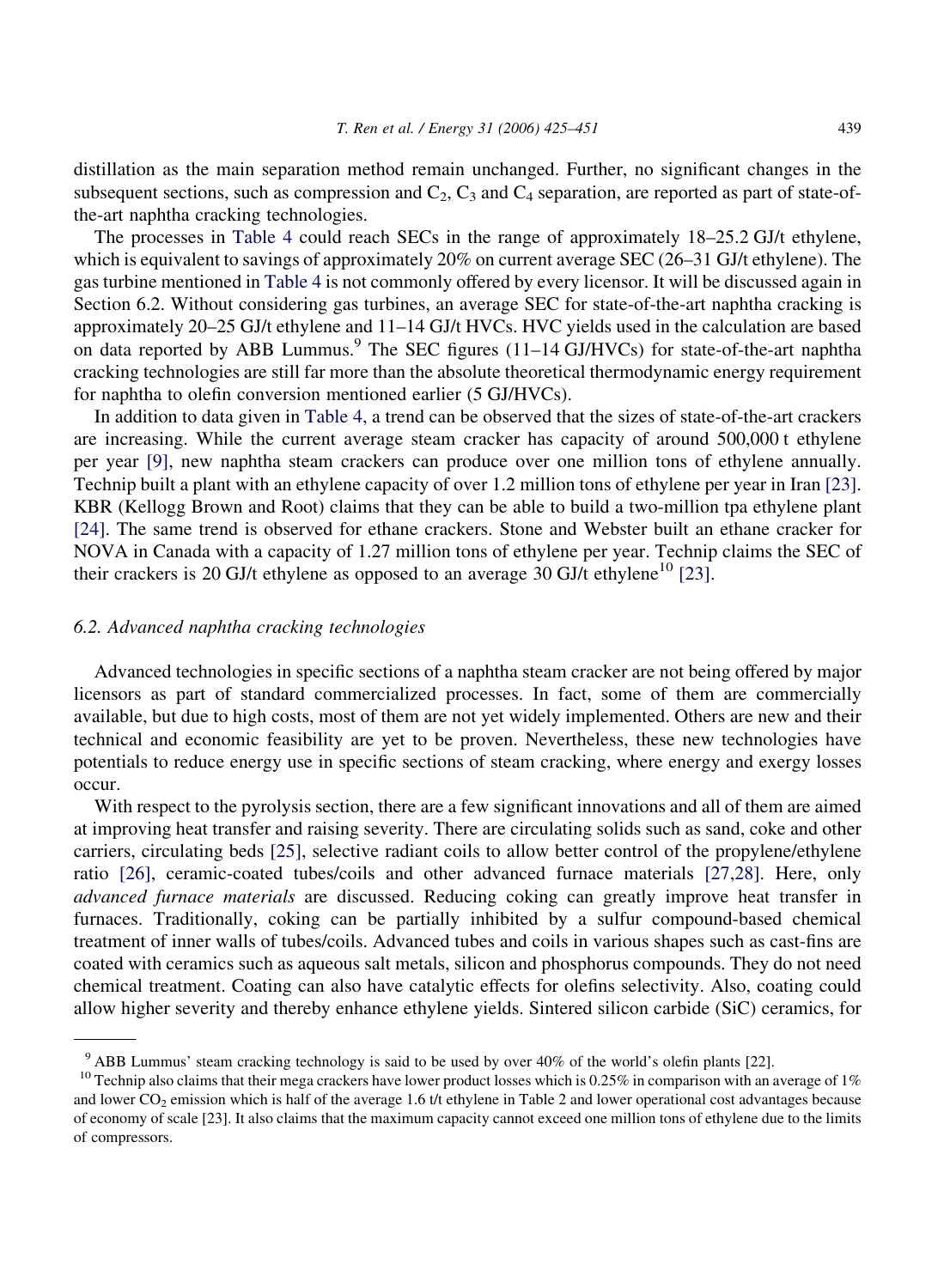instance, offer maximum temperature up to  $1400\degree C$ , high conductivity and low surface catalytic activity [\[29\].](#page-24-0) Conventional pyrolysis tubes made of Cr–Ni alloys allow the maximum skin temperature only up to 1100 °C. It is estimated that these advanced materials could lead to up to approximately 10% savings on current average SEC, or approximately 2–3 GJ/t ethylene [\[26\]](#page-24-0).

An additional new technology is gas turbine integration. Gas turbine integration results in the export of both steam and electricity. Also, it produces hot combustion gas for feedstock heating in a pyrolysis furnace. It can possibly save 13% (approximately 3 GJ/t ethylene) on the SEC of state-of-the-art steam cracking technologies [\[30\]](#page-24-0). If both advanced furnace materials and gas turbine integration are applied, approximately 20% energy savings (approximately 4 GJ/t ethylene) on the SEC of state-of-the-art naphtha cracking is possible.

With respect to the compression and separation section, possible improvements are: Vacuum Swing Adsorption Process (VSA), mechanical vapor recompression (MVR), advanced distillation columns, membrane and combined refrigeration systems. VSA uses solid sorbents for selective adsorption of ethylene and propylene over paraffins, such as ethane and propane. MVR could be used in a conventional propane/propylene splitter. It can lead to approximately 5% (approximately 1 GJ/t ethylene) savings on the SEC of state-of-the-art steam cracking [\[31\].](#page-24-0)

Advanced distillation column technology has been studied since the 1930s. One type of such columns is 'divided-wall' distillation columns for butadiene extraction. They could save approximately 16% on the SEC in the conventional butadiene distillation section [\[32\]](#page-24-0). Another type of such advanced distillation columns is the Heat Integrated Distillation Column (HIDiC). Two variations of HIDiC developed in the Netherlands are called Plate Fin and Concentric. These advanced columns improve heat transfer by building heat exchangers between the stripping and rectifying sections. They can be applied in the ethylene/ethane and the propylene/propane splitter. It is generally estimated that HIDiC saves approximately 60–90% energy, or 0.1–0.3 GJ/t ethylene on the SEC of a conventional propylene/propane distillation column, which is known for poor energy efficiency (approximately 20–30%) [\[33,34\]](#page-24-0). With HIDiC, it is even possible to save approximately 50% (approximately 0.15 GJ/t ethylene) on the SEC in modern distillation columns with heat pumps.

Membranes are rarely applied in steam cracking. Membrane materials are often made of polymer or inorganic materials. Membranes can possibly be applied in separation of olefin/paraffin, gases (hydrogen recovery<sup>11</sup>, acids, etc.) and coke/water [\[36\].](#page-24-0) Membranes could combine high selectivity with high permeability. With regard to membrane application in the  $C_2$  and  $C_3$  separation alone, approximately 8% (1.5 GJ/t ethylene) savings on process energy are expected [\[37\].](#page-24-0) However, membrane separation is widely believed to be as an immature technology because membranes are unable to withstand severe operating conditions and need regular replacement due to erosion, etc. Therefore, membranes are not yet licensed by any steam cracking licensors.

Energy integration of a steam cracker with another industrial process can also save energy. Combined refrigeration synchronizes the cryogenic natural gas liquid plant, natural gas liquid fractionation and ethylene plants into a single unit [\[38\].](#page-24-0) It is claimed that the total refrigeration requirement by an ethylene plant is reduced by 60–80%, or approximately 1 GJ/t ethylene can be saved [\[38\]](#page-24-0).

 $11$  Hydrogen recovery could be among the first wide-scale commercial applications of membranes [\[35\]](#page-24-0).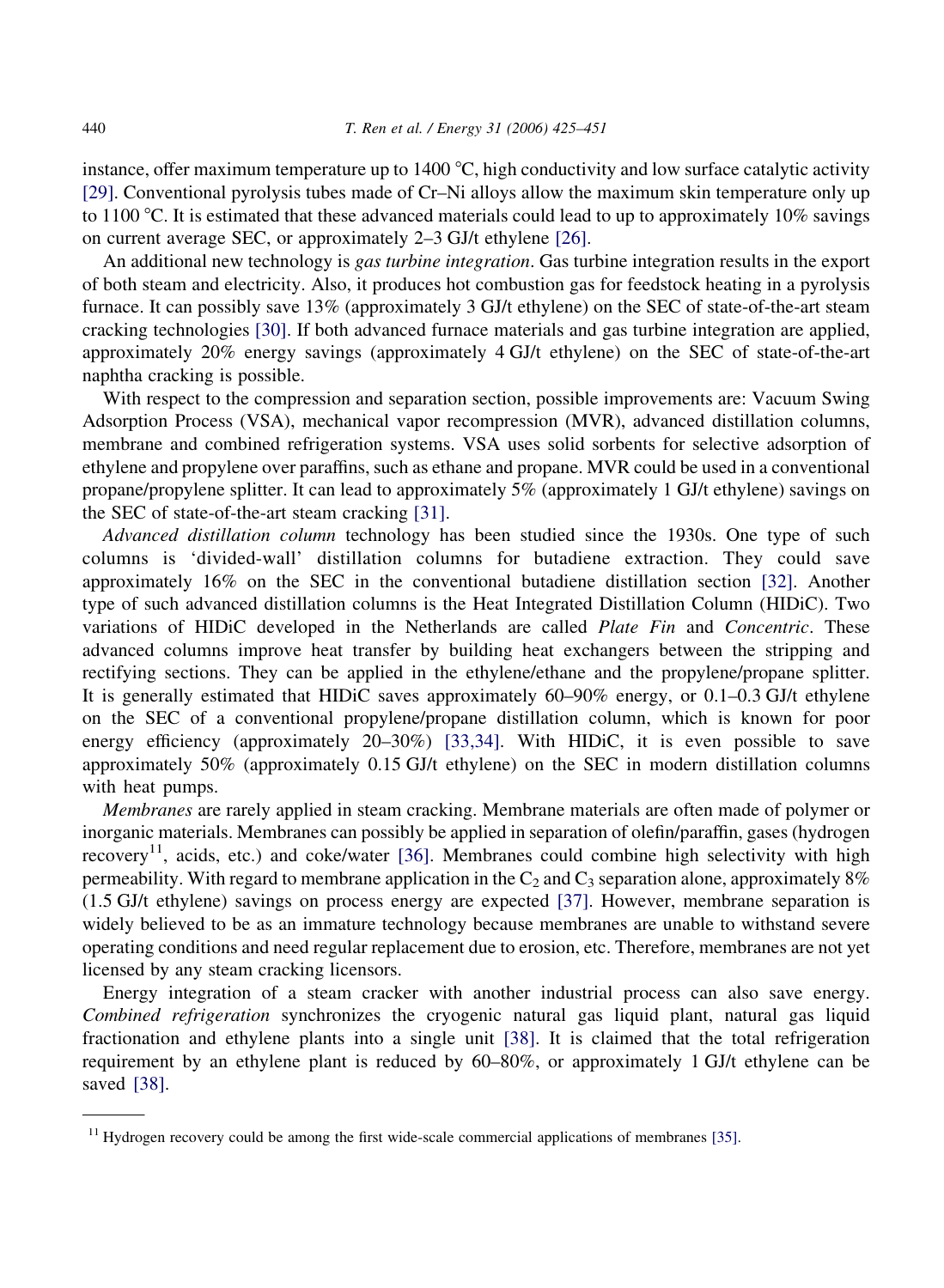Since some of the technologies mentioned above could be applied in the same process and most of them are not yet mature, it is not possible to simply add up all the energy savings. Considering the distribution of SEC described in [Table 3,](#page-10-0) advanced steam cracking technologies could lead to up to approximately 15% energy savings altogether (approximately 3 GJ/t ethylene) on the SEC of state-ofthe-art steam cracking.

#### 7. Catalytic and other alternative technologies

#### 7.1. Energy use

Catalytic and other alternative olefin technologies can process conventional or heavy feedstocks and are therefore alternatives to conventional steam cracking. [Table 5](#page-17-0) is a list of these technologies in the order of feedstock weight from light (left) to heavy (right). Note that the technologies in [Table 5](#page-17-0) differ only from the pyrolysis furnace of a steam cracker. The rest, including compression and separation sections, are assumed to be similar to those of state-of-the-art steam cracking. The first three technologies use gas feedstocks. Gas stream technologies use gases as heat carriers to provide enthalpy needed for pyrolysis [\[39\]](#page-24-0). Shockwave technology uses steam at supersonic speed as heat carrier and the process is volumetric, not limited by heat transfer through metal walls and tubes as for the conventional steam cracking. If primary energy use for steam production is included, the total energy use of shockwave technology is approximately 45% less than the SEC of state-of-the-art steam cracking [\[40\]](#page-24-0). Olefin producers are very concerned about the overall system complexity that result from large requirements of steam (approximately 5–10 times of the steam requirement by conventional steam cracking) and subsequent energy recovery from waste steam [\[41\]](#page-24-0). R&D on shockwave technology was stopped in 1998.

There are two oxidative dehydrogenation processes, both for processing gas feedstocks. Both processes require high-purity approximately 90% oxygen. Ethane oxidative dehydrogenation results in approximately 35% potential saving (including primary energy use in oxygen production) on the SEC of state-of-the-art ethane cracking  $[42]$ . However, if the  $CO<sub>2</sub>$  emissions from oxygen usage are included, the total  $CO_2$  emissions from ethane oxidative dehydrogenation are 0.31 t  $CO_2$  per ton ethylene produced. This is 15% higher than that for ethane cracking. Ethane cracking emits less  $CO<sub>2</sub>$  due to combustion of hydrogen although it uses more energy per ton of ethylene than ethane oxidative dehydrogenation [\[42\]](#page-24-0). Oxygen production requires electricity, which in primary energy terms is approximately 3–4 GJ/t oxygen [\[43\]](#page-24-0). The emission factor is assumed to be 60 kg  $CO<sub>2</sub>/GI$ . In the future, this  $CO<sub>2</sub>$  emission factor could be reduced by membrane processes or other efficient oxygen production processes.

Another process is propane oxidative dehydrogenation. This process produces little ethylene. Ethylene yield from steam cracking of propane is up to 45% and propylene yield is 12% [\[21\]](#page-24-0). Propane oxidative dehydrogenation has the potential to lead to approximately 45% savings (including primary energy use in oxygen production) on the SEC by conventional propane steam cracking, which is 15–18 GJ/t HVCs.

The rest of the technologies in [Table 5](#page-17-0) use naphtha or heavy feedstocks. SEC by *catalytic cracking of* naphtha is estimated to be  $10-11$  GJ/t HVCs. This is approximately  $10-20\%$  less than the SEC by the state-of-the-art naphtha cracking (11–14 GJ/t HVCs). Some of these processes, developed by LG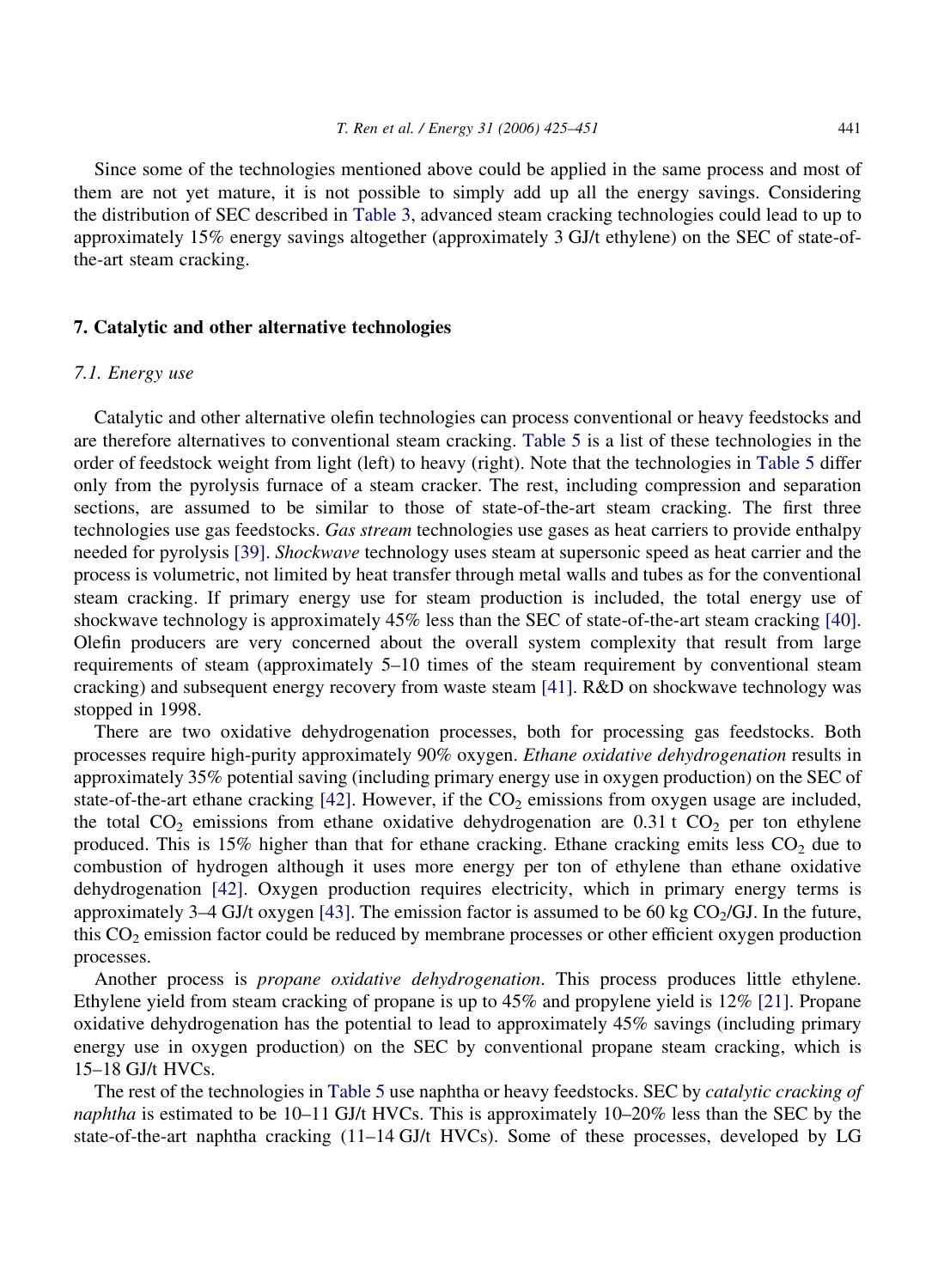|                                          | Gas stream<br>technologies <sup>a</sup>                                      | Ethane oxi-<br>dative de-hydro-<br>genation <sup>b</sup>                  | Propane oxi-<br>dative dehydro-<br>genation <sup>c</sup>                                            | Catalytic crack-<br>ing of naphtha <sup>d</sup>                                                         | Hydro-pyrolysis<br>of naphtha <sup>e</sup>                                                                              | Byproduct<br>upgrading <sup>f</sup>                                               | Catalytic pyrol-<br>ysis process<br>$(CPP)^g$                                                         |
|------------------------------------------|------------------------------------------------------------------------------|---------------------------------------------------------------------------|-----------------------------------------------------------------------------------------------------|---------------------------------------------------------------------------------------------------------|-------------------------------------------------------------------------------------------------------------------------|-----------------------------------------------------------------------------------|-------------------------------------------------------------------------------------------------------|
| Feed-stocks                              | Ethane and<br>other gas feed-<br>stock                                       | Ethane and oxy-<br>gen                                                    | Propane and<br>oxygen                                                                               | Naphtha                                                                                                 | Naphtha                                                                                                                 | $C_{4-9}$ (from<br>steam cracking,<br>refinery, etc.)                             | Crude oil, refin-<br>ery heavy oils,<br>residues, atmos-<br>pheric gas oil,<br>vacuum gas oil         |
| Olefins                                  | Ethylene                                                                     | Ethylene                                                                  | Propylene                                                                                           | Ethylene/propy-<br>lene                                                                                 | Ethylene                                                                                                                | Propylene                                                                         | Ethylene/propy-<br>lene                                                                               |
| Reactor                                  | Shockwave,<br>combustion gas;<br>shift syngas;<br>plasma; etc.               | Alloy catalyst<br>reactor with<br>hydrogen co<br>feed                     | Both a stem<br>reformer and an<br>(oxy-reactor);<br>or, cyclic<br>fixed-bed                         | Fluidized bed                                                                                           | Reactors with<br>hydrogen co<br>feed but less<br>steam                                                                  | Fixed or flui-<br>dized bed                                                       | Riser and trans-<br>fer line reactor                                                                  |
| Catalysts                                | Not applicable                                                               | Mordenite<br>zeolite                                                      | Zinc and cal-<br>cium aluminate<br>based                                                            | Zeolite (or var-<br>ious metal<br>oxides)                                                               | Not applicable                                                                                                          | Zeolite                                                                           | Acidic zeolite                                                                                        |
| $T({}^{\circ}C)$<br>Total energy<br>useh | $625 - 700$<br>Shockwave:<br>approximately<br>$8-10$ GJ/t ethyl-<br>ene/HVCs | $900 - 1100$<br>Dow: approxi-<br>mately 10-<br>12 GJ/t ethyl-<br>ene/HVCs | 550-600<br>Uhde: approxi-<br>mately<br>$8-10$ GJ/t<br>propylene;<br>approximately<br>8-10 GJ/t HVCs | 600-650<br>KRICT:<br>approximately<br>19 GJ/t ethylene<br>and approxi-<br>mately 10 GJ/t<br><b>HVCs</b> | 785-825<br>Blachownia:<br>approximately<br>$16-20$ GJ/t<br>ethylene and<br>approximately<br>$10-13$ GJ/t<br><b>HVCs</b> | 580-650<br>No data found                                                          | 600-700<br>CPP: approxi-<br>mately 35 GJ/t<br>ethylene and<br>approximately<br>12 GJ/t HVCs           |
| Yield $(wt\%)^1$                         | Shockwave:<br>highest ethylene<br>yield approxi-<br>mately 90%               | Dow: ethylene<br>vield on the<br>mass basis is<br>approximately<br>80%    | Uhde: propylene<br>vield on the<br>mass basis is<br>approximately<br>84%                            | KRICT: ethyl-<br>ene 38%, pro-<br>pylene 17-20%,<br>aromatics 30%<br>and HVCs 73%                       | Blachownia:<br>Ethylene yield<br>36-40% and<br>HVCs yield<br>70%                                                        | UOP: propylene<br>yield from<br>steam cracking<br>is 30% and<br>HVCs yield<br>85% | CPP: ethylene<br>21%, propylene<br>18%, C <sub>4</sub> 11%,<br>aromatics 15%<br>and HVCs yield<br>60% |
| <b>Status</b>                            | Lab                                                                          | Lab                                                                       | Commercial                                                                                          | Pilot plant                                                                                             | Commercial                                                                                                              | Commercial                                                                        | Lab                                                                                                   |

<span id="page-17-0"></span>Table 5 Catalytic and alternative olefin technologies using conventional and heavy feedstocks

A steam cracker has a large, tubular fired furnace; feedstock is indirectly heated; no catalysts use in pyrolysis; temperature 750–1100 °C; no hydrogen or oxygen need. Process energy for the average naphtha cracking technology is approximately 9 GJ/t naphtha.

<sup>a</sup> Gas stream data come from [\[39\]](#page-24-0). Shockwave data come from [\[40\]](#page-24-0). Combustion gas could save 0.3 GJ/t ethylene [\[70\]](#page-26-0).

<sup>b</sup> Per pass ethylene yield on mol basis is typically approximately 30%. Data is based on [\[71,72\]](#page-26-0). Oxygen production needs 3–4 GJ/t oxygen and this is accounted for.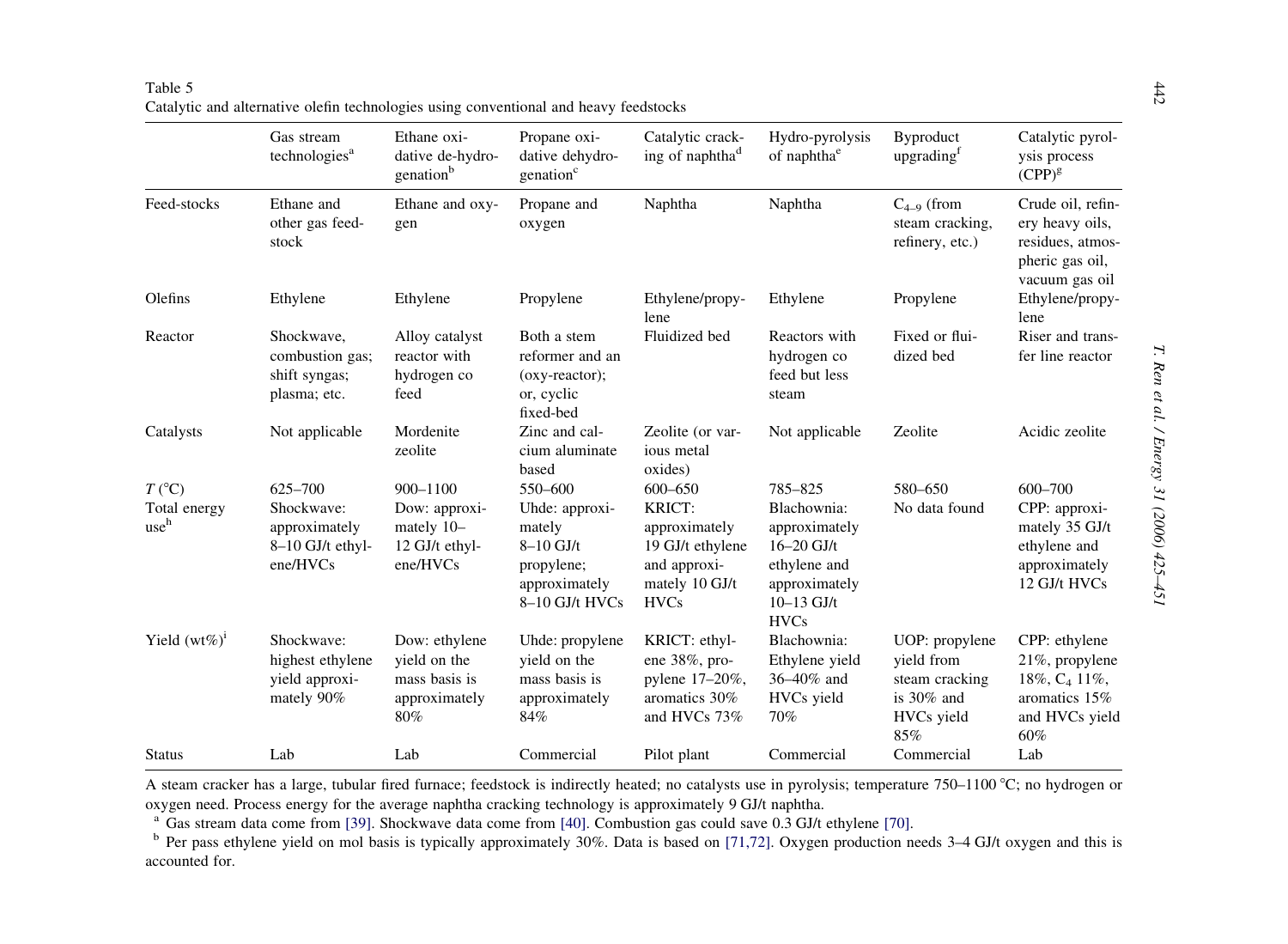<sup>c</sup> Per-pass propylene yield on the mol basis is typically approximately 30–40%. Data is based on [\[62,63\]](#page-25-0). Oxygen production needs 3–4 GJ/t oxygen and this is accounted for. Propane steam cracking has <sup>a</sup> SEC of 20–25 GJ/t ethylene and 15–18 GJ/t HVCs with the yields of ethylene 42% and propylene 11% [\[21\]](#page-24-0). Other similar processes include Oleflex by UOP, Catofin by ABB Lummus, etc.

<sup>d</sup> KRICT data is based on [\[48\]](#page-25-0). Also, LG claims ethylene up by 20% yield and propylene yield up by 10 and 10% energy savings on the current SECs of naphtha cracking in Korea [\[52,73\]](#page-25-0). The SEC 7.5 GJ/t naphtha is assumed based on [\[74\]](#page-26-0). Other processes are: AIST ethylene/propylene yield together 60–70 and 20% energy savings per ton of ethylene and propylene is claimed [\[74,75\]](#page-26-0). VNIIOS ethylene yields 30–34% and propylene yields 18–20% [\[76\]](#page-26-0); Asahi ethylene 22%, propylene 20–40% [\[25\]](#page-24-0).

 $\text{e}$  Hydro-pyrolysis was used in Blachownia Chemical Works in Poland, which claims a 20% increase of the average ethylene yield and approximately 30% less energy use [\[77\]](#page-26-0). The technology is not offered by major licensors.

 $<sup>f</sup>$  Olefins upgrading data is based on [\[44,60\]](#page-25-0). A similar industrial process is Metathesis [\[78\]](#page-26-0). Metathesis is an olefin conversion process, which in this case</sup> converts ethylene and butane-2 to propylene [\[12\]](#page-23-0). It is basically an extension of naphtha cracking to increase the yield of propylene.

 $g^g$  CPP data comes from [\[45,46,79\]](#page-25-0). The SEC 7.5 GJ/t feedstock is estimated. A review of several similar processes can be found in [\[49\]](#page-25-0).

<sup>h</sup> Typically, current ethane cracking has an average SEC 17–21 GJ/t ethylene and 16–19 GJ/t HVCs. Naphtha cracking has a SEC 26–31 GJ/t ethylene and 14–17 GJ/t HVCs. The state-of-the-art naphtha cracking has 20–25 GJ/t ethylene and 11–14 GJ/t HVCs.

i Typically, ethane cracking has 81% ethylene yield. Naphtha cracking has 30% ethylene and 15% propylene yield.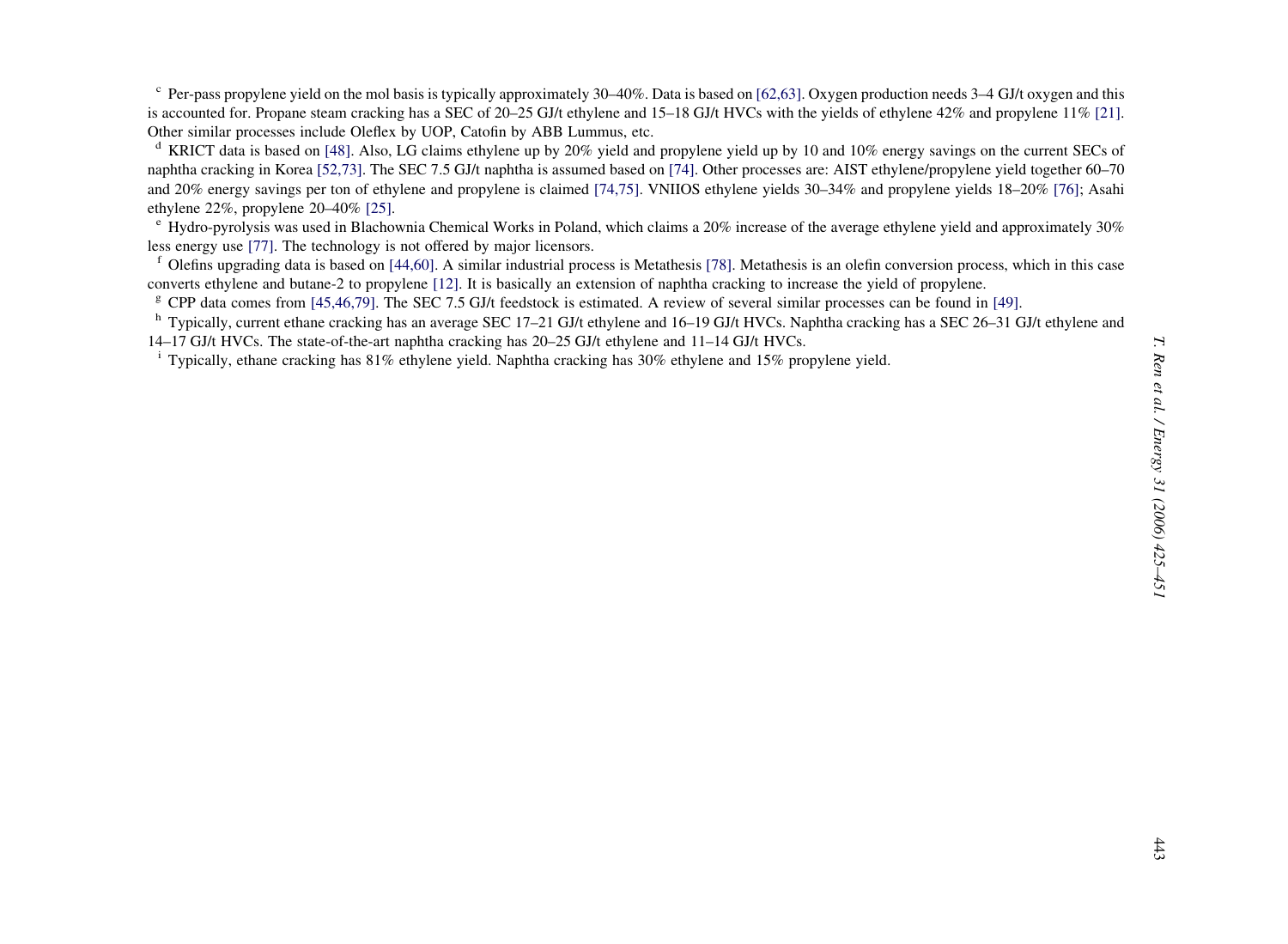(a major Korean chemical company) and AIST (a Japanese research institute), are claimed to have the potential to be commercialized soon.

Hydro-pyrolysis could save approximately 9% less (including primary energy use in hydrogenmethane fraction) than the SEC by state-of-the-art naphtha cracking. Several factors enable these energy savings: higher yields, lower temperature in the furnace, low coking and lower steam requirement. It is a non-catalytic process.

Byproduct upgrading technologies produce olefins by processing the by-products (ranging from  $C_4$  to C9) from conventional steam cracking or from a refinery [\[44\].](#page-25-0) As an add-on process to naphtha cracking, byproduct upgrading technologies can raise the total propylene yield of naphtha cracking from an average 15–30%. This process has a potential saving of approximately 7–10% compared to the SEC by state-of-the-art naphtha cracking.

Using heavy feedstocks, such as crude oil, the *catalytic pyrolysis process* (CPP) saves approximately 12% on the SEC of state-of-the-art naphtha cracking. Because CPP feedstock can be crude oil and other heavy feedstock, energy use in naphtha production is avoided, which is approximately 2–3 GJ/t naphtha [\[34\]](#page-24-0) If this is taken into account in the comparison with naphtha cracking, the energy savings by CPP would be approximately 20%. Another important reason for energy saving is the mild reaction conditions in CPP. Its reaction temperatures are around 650–750 °C, which is 150–350 °C lower than steam cracking [\[45,46\]](#page-25-0).

The energy savings estimated here are due to improvement of energy efficiency in the pyrolysis section. If advanced separation technologies (mentioned under 6.2) are also applied, then the energy savings by catalytic olefin technologies on the SEC by state-of-the-art naphtha cracking could be up to approximately 40%. Among the alternative olefin technologies discussed, gas stream and hydropyrolysis have not been actively pursued by the industry in recent years. However, catalytic olefin technologies are under intensive R&D, especially in China and Japan.

## 7.2. Reactors and catalysts

It is interesting to discuss further possibilities for energy saving by the catalytic olefin technologies just mentioned.<sup>12</sup> The emergence of catalytic olefin technologies is in line with the recent discussion on energy-saving through process intensification.<sup>13</sup> Catalytic olefin technologies basically can be divided into two categories: acidic catalytic cracking and thermal catalytic pyrolysis [\[48\].](#page-25-0) Acidic cracking is associated with zeolite catalysts, FCC-like riser/bed reactors and heavy feedstocks. Thermal catalytic pyrolysis is associated with various kinds of metal oxide catalysts and naphtha. The reactors are often similar to tubular furnaces used in steam cracking, but FCC-like reactors are also being tested. The reactors and catalysts used in these new technologies (in [Table 5\)](#page-17-0) share features with conventional refinery FCC reactors, which are fixed or fluidized bed catalytic cracking reactors. China's SINOPEC has named its catalytic olefin technologies 'FCC family techniques' [\[49\].](#page-25-0) FCC reactors are smaller than pyrolysis furnaces. Also, moving beds and catalysts used in FCC enable intensive contact between catalysts, reactors and feedstocks (by maximizing contact surface) and consequently, such intensity leads to efficient heat transfer.

<sup>&</sup>lt;sup>12</sup> This is not to say all catalytic pyrolysis technologies for olefin production save energy in comparison with state-of-the-art steam cracking. Our discussion is limited to those listed in Table 5 that are believed to have energy saving potentials.

<sup>&</sup>lt;sup>13</sup> This term basically means that better heat and mass transfer in smaller and faster reaction systems with less steps lead to higher conversion, better efficiency, less waste and safer control systems [47].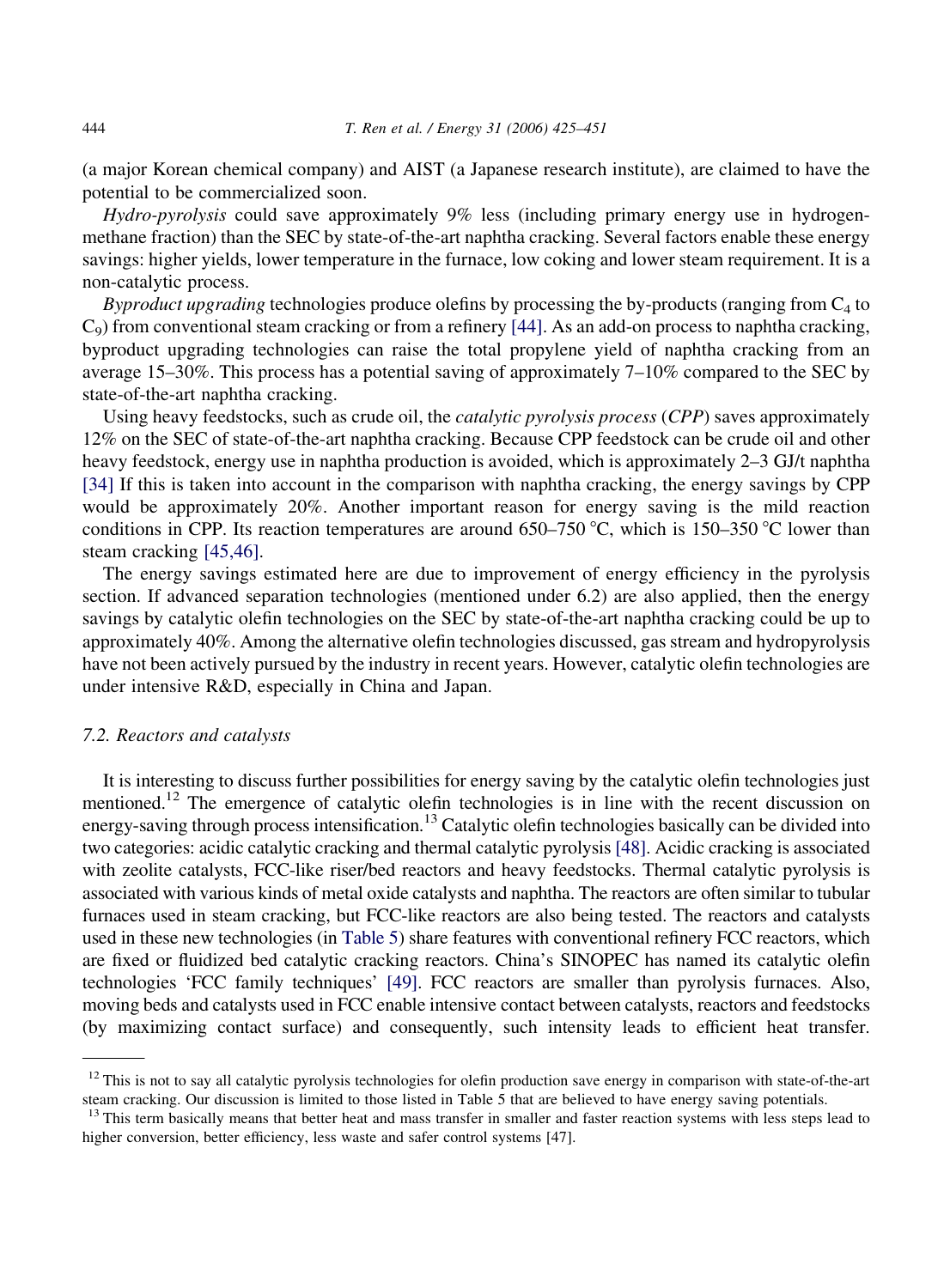

Progress of Cracking

Fig. 4. Simplified energy profile of conventional steam cracking and catalytic olefin technologies.

Unsurprisingly, FCC reactors<sup>14</sup> are known for using less energy in terms of SEC/t feedstock (SEC approximately 2–3 GJ/t feedstock) than steam cracking furnaces (SEC approximately 5–9 GJ/t ethane or naphtha). Because catalytic reactors usually operate at lower temperatures than steam cracking, it is possible to use recovered waste heat as a source of process energy besides fuel combustion.

The use of catalysts is known for saving energy. Zeolite FCC catalysts adopted by US refineries in 1977 have helped to save 200 million barrels of crude oil, or 30 million tons in the US alone [\[51\]](#page-25-0). Similarly, many of the catalytic technologies mentioned in [Table 5](#page-17-0) use zeolite catalysts or use metal oxides.<sup>15</sup> Fig. 4 illustrates that catalytic olefin technologies can save activation energy use in conventional steam cracking. There are three reasons for such energy saving.

• First, these catalysts provide an alternative route to steam cracking with the use of lower activation energy for C–C bonds rupture. In the case of CPP, this means the cracking can be carried out at moderate temperature and pressure in comparison with steam cracking. Also, most of the catalysts cannot withstand extremely high temperatures and pressures as in steam cracking (up to  $1100^{\circ}$ C and 700 bar). Consequently, the temperatures for the new catalytic naphtha cracking processes are 150–250 °C lower than those for steam crackers [\(Table 5](#page-17-0)).

<sup>&</sup>lt;sup>14</sup> FCC reactors operate at low temperature: approximately 450–600 °C, which is 200–400 °C less than steam cracking [50]. However, it is commonly known that FCC ethylene yield usually only is 1–2% and propylene yield is 5% while naphtha yield is over 50% and cycle oil yield is 20% [34].

<sup>&</sup>lt;sup>15</sup> Zeolite catalysts are complex alumino-silicates, large lattices of aluminum, silicon and oxygen atoms. In the case of FCC, zeolite catalysts lead to formation of carbonium ions. These ions then reorganize and lead to various FCC products. In the case of catalytic olefin technologies, the combined use of zeolite and other catalysts lead to formation of both carbonium-ions and free-radicals. They are then reorganized and eventually lead to light olefins, aromatics and other products.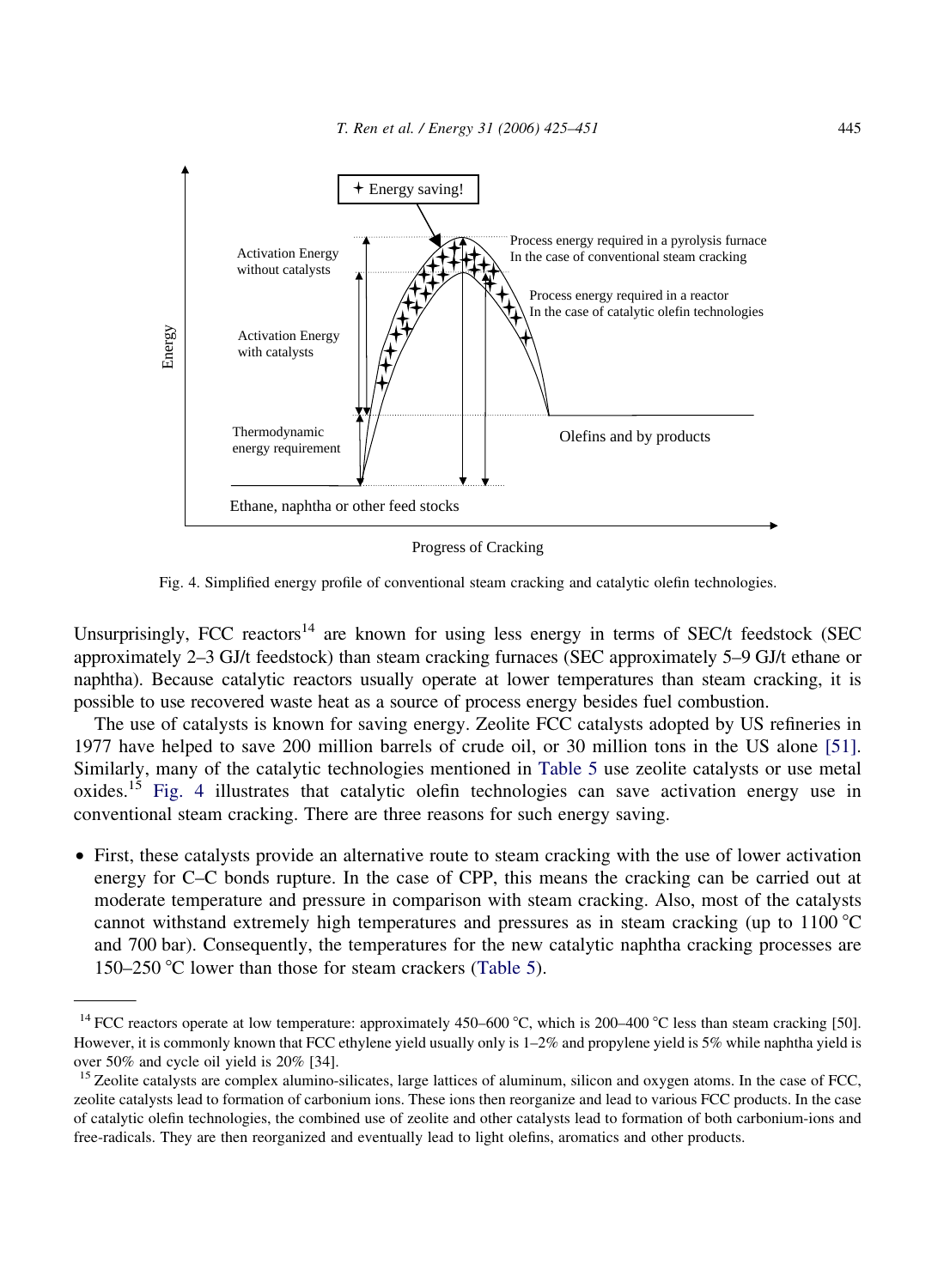- Second, catalysts improve selectivity to desired products, such as propylene. Even if the same operating conditions as those of steam cracking are applied for catalytic cracking, the total olefin yield by LG's catalytic pyrolysis technology is still enhanced by at least 15% [\[52\]](#page-25-0).
- Third, coke formed during the cracking process is constantly removed by catalysts that are in turn decoked through catalyst regeneration or catalyst decoking. As said earlier, coke lowers energy efficiency by hindering heat transfer.

Earlier attempts to catalytically convert heavy hydrocarbons to light olefins often showed that the use of catalysts is often problematic because of thermodynamic equilibrium limitations, coking, low yields of olefins and high yield of low-value by-products<sup>16</sup> [\[49,53\].](#page-25-0) The new catalytic technologies in [Table 5](#page-17-0) have made some progress in solving these problems, but more improvement is still needed.

- Regarding the equilibrium limitation, oxygen is used to drive the reaction towards the desired direction and to take advantage of heat generated by oxidation. As a result, excessive heating and high pressure are not required and thereby energy efficiency is improved [\[50\]](#page-25-0). At the same time, oxygen can also burn off coke on the catalysts. Also, reactors using inorganic catalytic membranes could separate oxygen, ethane/naphtha, hydrogen and other products to reduce undesired reactions and improve the conversion in the equilibrium limited reaction.
- Older metal oxide catalysts were prone to coking and quickly deactivate. Therefore, high temperatures and short residence time were required to reduce coking. High temperatures (800 $^{\circ}$ C or above) and extremely short residence time (in milliseconds), however, are often very harsh on catalysts and result in quick deactivation of catalysts and a short lifetime. Recently, new zeolite catalysts, such as metal, silica and hybrid, have shown to cause less coking and to be more effective under higher temperatures [\[46,54\].](#page-25-0) One recent patent on catalytic olefin technologies claims that new catalysts can reduce  $CO_2$  and methane contents in the air stream from catalyst regeneration by 90 and 50%, respectively, in comparison to the air stream from steam cracking [\[50\].](#page-25-0)
- Older catalysts often show strong selectivity to aromatics and heavy hydrocarbons instead of light olefins. New catalysts, such as Ga–P zeolite, suppress aromatization and provide relatively high yield of ethylene and propylene.

## 7.3. Short- and long-term prospects

According to major worldwide licensors and research institutions, we contacted between 2002 and 2004, currently none of these catalytic olefin technologies listed in [Table 5](#page-17-0) are fully mature and economically competitive in comparison with state-of-the-art steam cracking technologies. Nevertheless, it is of interest to discuss the short and long-term prospects of catalytic olefin technologies.

In the short term, catalytic olefin technologies appear to be driven by two economic factors: strong demand for propylene and low cost feedstock.

<sup>&</sup>lt;sup>16</sup> Coke can be significant even at high reaction temperatures. It can currently only be burned through catalyst regeneration and is very problematic if it remains in the final products. Catalytic olefin technologies often yield large amount of methane and hydrogen, which need much energy at cryogenic conditions for separation. Other low-value by-products, such as aromatic-rich gasoline is difficult to use due to instability caused by olefins and additional processing will lead to high costs.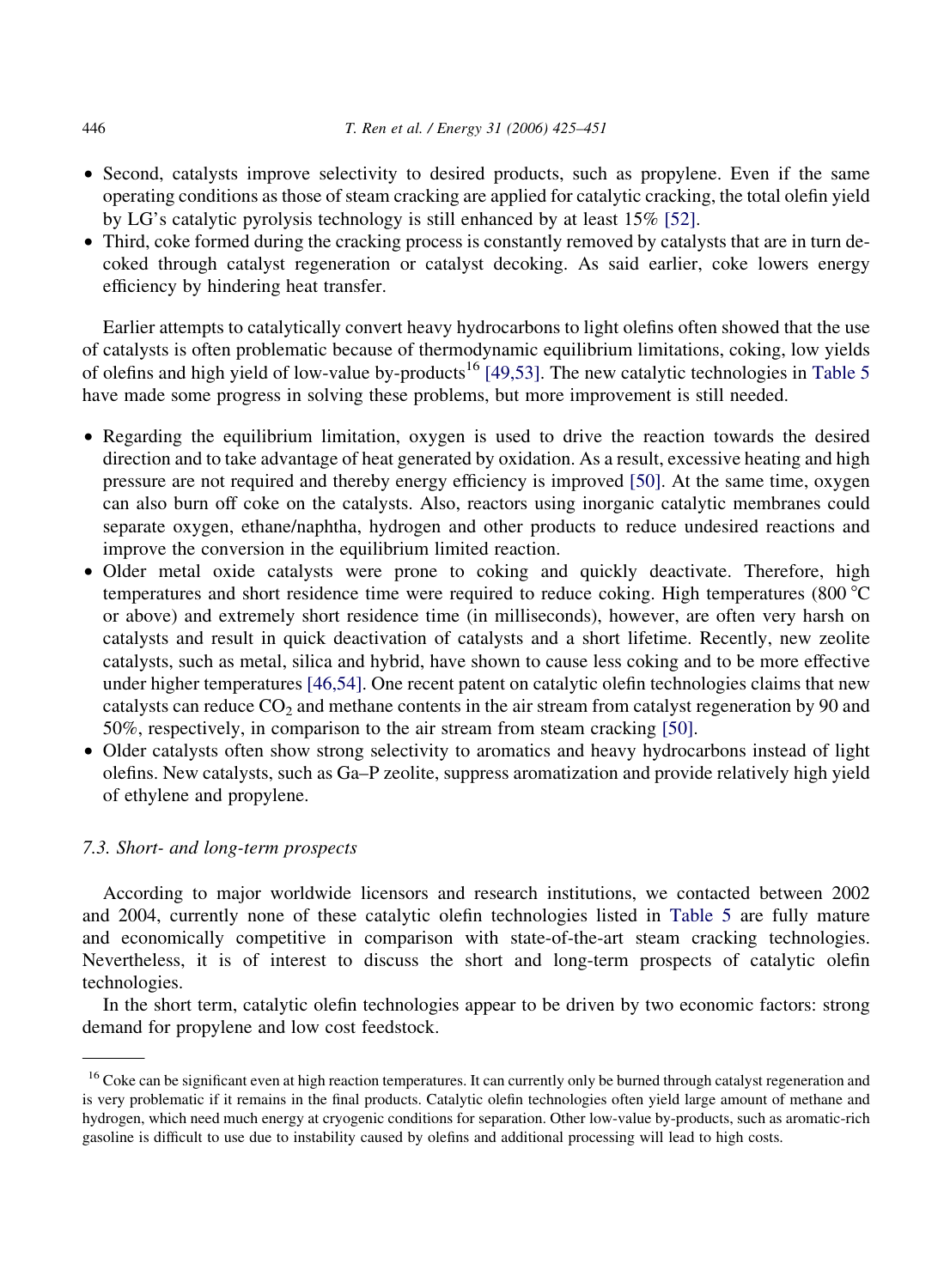- Propylene demand is an important economic factor. The three catalytic technologies in the middle of [Table 5](#page-17-0) are sometimes referred to as 'propylene on purpose' [\[10\].](#page-23-0) For the same reason, conventional FCC used in refineries also became attractive for R&D since it yields considerable amount of propylene (up to 17 wt%) and is likely to supplement propylene supply unfulfilled by steam cracking.
- Heavy feedstocks that are heavier than naphtha, such as gas oil and heavy residues indicated in the center of [Table 5](#page-17-0), are cheaper than naphtha and ethane and they can also yield multiple high value byproducts. Such feedstocks attract much attention in the US, Europe and Asia. Cracking heavy feedstock can enhance competitiveness compared to ethane cracking in the Middle East. Therefore, the overall economics for upgrading heavy feedstock to high value olefin products, especially propylene, look quite attractive. Besides unresolved technical problems, the question whether the production volume can be increased further by using these new technologies will be answered by propylene market pull and by competition between the costs of conventional and of heavy feedstocks.

In the long term, more R&D on catalytic olefin technologies can be expected because of their potentials for energy savings as well as for upgrading low-value heavy feedstocks. Catalysis has brought tremendous progresses to many fields in the chemical industry, but unfortunately it has not been capitalized on light olefin production. Steam cracking is essentially a non-catalytic and non-selective process. Catalysts have never been widely used in the pyrolysis section in steam cracking to optimize energy efficiency. The application of catalysts in cracking naphtha and ethane has only become attractive since the beginning of 1990s. Besides, those institutions in Korea, Japan and China (mentioned in [Table 5\)](#page-17-0), major licensors (e.g. Stone and Webster and ABB Lummus) and olefin producers (e.g. ExxonMobil and BP) are also filing patents on catalytic olefin technologies. Recently, catalytic processes developed by AIST, Sinopec/Stone and Webster and VNIIOS are said to be under commercial tests [\[48\].](#page-25-0) Adoption of FCC-like catalytic olefin technologies has been expected for more than 10 years. Whether these new processes can replace steam cracking will depend on how well they mature both technically and economically in the next 20–30 years.

In a word, there is a rising interest in applying special reactors and catalysts to control yield and thereby improve energy efficiency, but the future development of catalytic olefin technologies will be strongly affected by the maturity of catalytic technologies, market pull and feedstock cost competition.

## 8. Conclusion

Issues concerning the reduction of energy use, costs and emissions by olefins production initiated this analysis of olefin technologies. The results of energy analysis indicate the most energy-consuming sections, e.g. the pyrolysis section accounting for approximately 65% of total energy use and approximately 75% of the total exergy losses. An overview of state-of-the-art naphtha cracking technologies offered by licensors shows that approximately 20% savings on the current average energy use are possible. Advanced naphtha cracking technologies in the pyrolysis section, such as advanced coil and furnace materials, could together lead to up to approximately 20% savings on the energy use by state-of-the-art technologies. Improvements in the compression and separation sections could together lead to up to approximately 15% savings on the energy use by state-of-the-art technologies. Alternative olefin technologies apply special reactors, catalysts or additional materials such as oxygen and hydrogen to crack conventional and heavy feedstocks. In particular, catalytic olefin technologies can lead to higher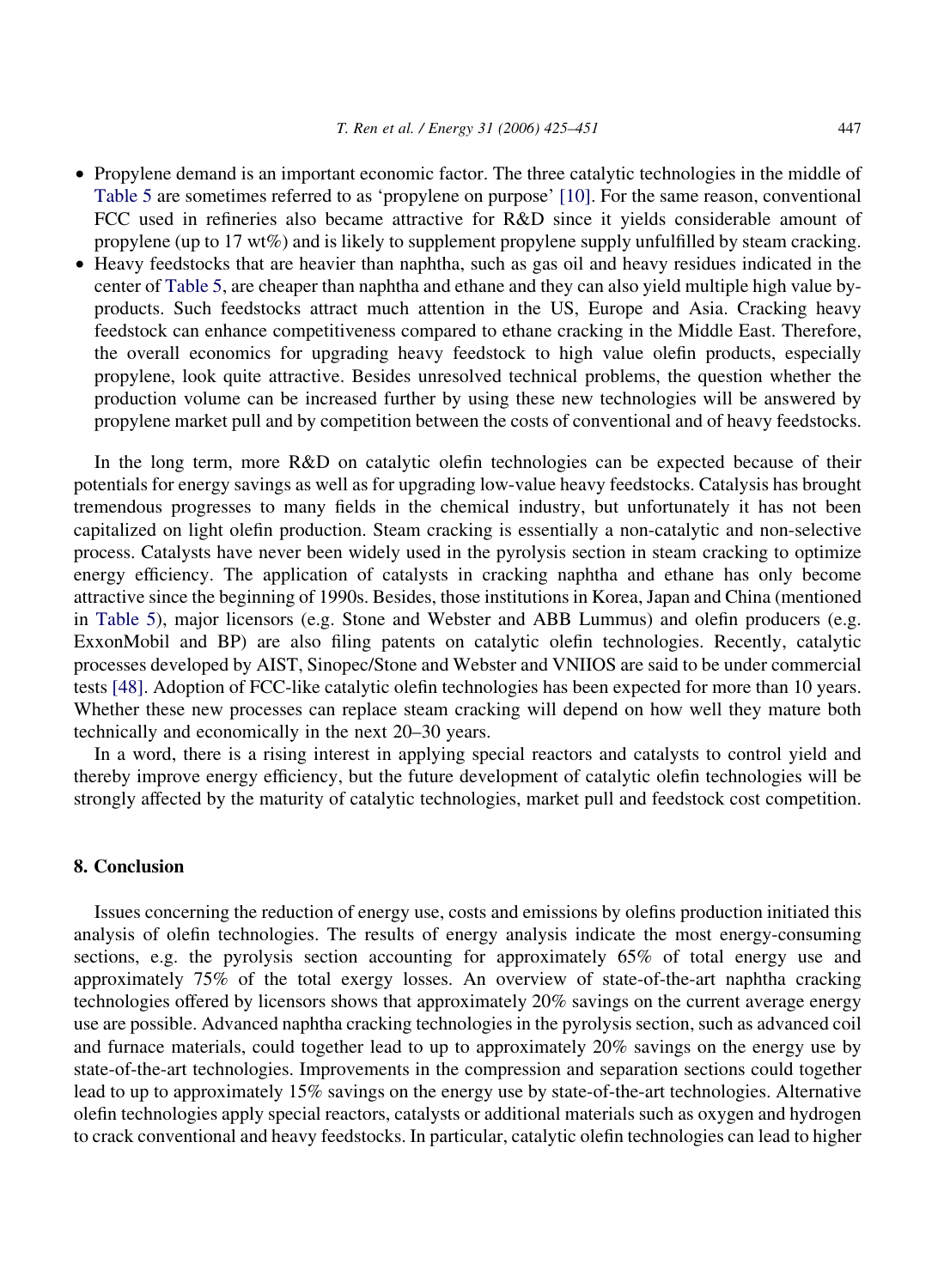<span id="page-23-0"></span>yields of valuable chemicals such as propylene at lower reaction temperatures. Due to energy efficiency improvement in the pyrolysis section, catalytic naphtha cracking could possibly save up to approximately 20% compared to the energy use by the state-of-the-art naphtha cracking.

## Acknowledgements

This PhD project is financed by Energy Research Foundation of the Netherlands (ECN) and Utrecht Energy Research Center (UCE). Also, special thanks to C. Bowen at Stone & Webster, H. Chang at the Tamkang University in Taiwan, J. Hugill at ECN, A. Laghate at Technip-Coflexip, P. Pujado at UOP LLC and J. Siddall at Dow Chemicals.

#### References

- [1] IEA. Energy statistics of OECD countries 2001/2002 and energy statistics of non-OECD countries 2001/2002 (2004 Edition). Paris: International Energy Agency; 2004.
- [2] DOE. Manufacturing Consumption Energy Survey. Washington DC: Energy Information Administration of the US Department of Energy. See also at [www.eia.doe.gov/emeu/mecs/iab98/chemicals/index.html](http://www.eia.doe.gov/emeu/mecs/iab98/chemicals/index.html); 1998.
- [3] Nakamura D. Special report: ethylene capacity rising, margins continue to suffer. Oil Gas J 2002.
- [4] IPCC. The third assessment report: climate change —mitigation. Geneva, Switzerland: Intergovernmental Panel on Climate Change (IPCC); 2001.
- [5] Albright LF, Crynes BL, Nowak S. Novel production methods for ethylene, light hydrocarbons and aromatics. New York: Marcel Dekker; 1992.
- [6] Stratton A, Hemming DF, Teper M. Ethylene production from oil, gas and coal-derived feedstock. London: Coal Research at International Energy Agency (IEA); 1983.
- [7] Worrell E, Beer JD, Faaij A, Blok K. Potential energy savings in the production route for plastics. Energy Conserv Manage 1994;12(35):1073–85.
- [8] Ren T, Patel M, Blok K. Steam cracking and natural gas-to-olefins: a comparison of energy use and economics. 2005 spring national meeting of American chemical engineering association (AIChE). Atlanta, New York: American Institute of Chemical Engineers; 2005.
- [9] EC-BREF. Integrated pollution prevention and control (IPPC) reference document on best available techniques in the large volume organic chemical industry February 2002. Lower olefins process BREF, Seville, Institute for Prospective Technological Studies (Technologies for sustainable development) European IPPC Bureau; 2002.
- [10] Thoelke M. CMAI global outlook: ethylene, propylene and butadiene. The fifth EMEA petrochemical technology conference, June 23–26, Paris. London: Euro Petroleum Consultancy Ltd; 2003.
- [11] EIA. International natural gas information. Washington, DC: Energy Information Administration at the US Department of Energy. See also at [www.eia.doe.gov.;](http://www.eia.doe.gov.) 2003.
- [12] Weissermel K, Arpe H. Industrial organic chemistry. 4th ed. Weinheim: Wiley; 2003.
- [13] Bailey K. Optimize heat exchanger operations by minimizing fouling. Hydrocarbon Process 1999.
- [14] Perry R, Green D. Perry's chemical engineers' handbook. 6th ed. Columbus, OH: McGraw-Hill; 1987.
- [15] Szargut J, Morris DR, Steward FR. Exergy analysis of thermal, chemical and metallurgical processes. New York: Hemisphere; 1988.
- [16] Yabe A, Ohmori T, Okuma K, Nonoichi Y, Hijikata K. Energy and exergy analysis of high temperature naphtha cracking process in an ethylene center. International symposium on advanced energy conversion system and related technologies, Nagoya, Japan. Nogoya, Japan: The Japanese Society of Chemical Engineers; 1995 (First author's address: Mechanical Engineering Laboratory, AIST, MITI, 1-2 Namiki, Tsuku ba Science City, Ibaraki 305, Japan).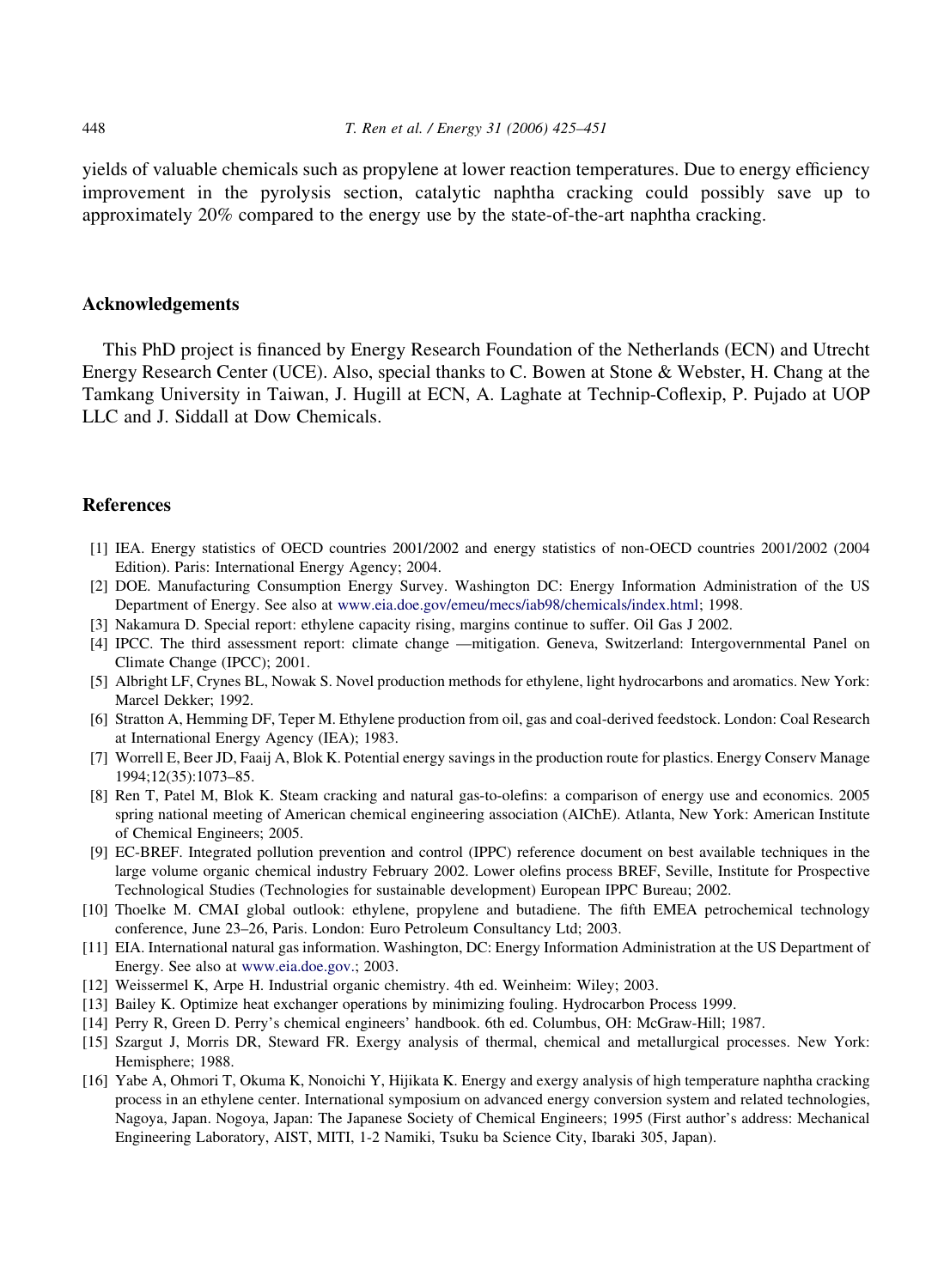- <span id="page-24-0"></span>[17] Chang H. Exergy analysis and exergoeconomic analysis of an ethylene process. Tamkang J Sci Eng 2001;2(4):95–104 (published by the Department of Chemical Engineering at the Tamkang University, 151 Ying Chuan Road, Tamsui, Taipei Hsien, Taiwan 25137, Republic of China). See also at www2.tku.edu.tw/ $\sim$ [tkjse/4-2/4-2-3.pdf](http://www2.tku.edu.tw/((tkjse/4-2/4-2-3.pdf.).
- [18] Solomon. Worldwide olefins plant performance analysis 1995, quoted in 'Energy efficiency improvement in ethylene and other petrochemical production' by D. Phylipsen, et al., report NW&S 99085 (1999), Department of Science, Technology and Society at Utrecht University, Utrecht in the Netherlands. Windsor: Solomon Associates Ltd; 1995.
- [19] Energetics, energy and environmental profile of the US chemical industry, Columbia, Maryland. Study prepared by Energetics Co. for the Office of Industrial Technology at the US Department of Energy; 2000.
- [20] Brown HL. Energy analysis of 108 industrial processes. Washington, DC: US Department of Energy; 1985.
- [21] Matthews R. Personal communications with Dr Martin Patel from the STS department at the Utrecht University in the first half of 2002. London: Guthrie-Matthews Consulting Limited; 2002.
- [22] Hydrocarbon-processing. Petrochemical processes 2003; March 2003. See also [www.hydrocarbonprocessing.com](http://www.hydrocarbonprocessing.com.)
- [23] Buffenoir MH. Mega crackers mean mega challenges by technip-coflexip. The fifth EMEA petrochemical technology conference on June 23–26, Paris. London: Euro Petroleum Consultancy Ltd; 2003.
- [24] KBR. Changing world of global ethylene business. 2000 Global super project conference, Dubai, Saudi Arabia. Norcross, GA: World Development Federation; 2000.
- [25] Picciotti M. Novel ethylene technologies developing, but steam cracking remains king. Oil Gas J 1997.
- [26] Nieuwlaar E. Personal communications with experts in the olefin industry quoted in 'Sector Study for the Chemical Industry' (Report Nr. NWS-E-2001-19). Utrecht, The Netherlands: Utrecht University; 2001.
- [27] DOE. Membrane separation recovers olefins (Chemicals project fact sheets). Washington, DC: Office of Industrial Technologies at US Department of Energy; 2003. See also: [www.oit.doe.gov/chemicals/factsheets](http://www.oit.doe.gov/chemicals/factsheets.).
- [28] Kolmetz K. Advances in cracking furnace technologies. Refinery technology conference on 12–14 December, Dubai, Saudi Arabia. London: European Refinery Technology Conference (ETRC); 2002.
- [29] DOE. Fabrication and testing of a prototype ceramic furnace coil for chemical and petrochemical processing. Washington, DC: Office of Industrial Technology at the US Department of Energy; 2003. See also: [www.oit.doe.gov/chemicals/](http://www.oit.doe.gov/chemicals/factsheets) [factsheets.](http://www.oit.doe.gov/chemicals/factsheets)
- [30] Albano J, Olszewski E, Fukushima T. Gas turbine integration reduces ethylene plant's energy needs. Oil Gas J 1992.
- [31] IDEE. Industriele Databank voor Energie Efficiency, Versie 7. Utrecht, The Netherlands: NOVEM of the Dutch Ministry of Economic Affairs; 2000 [in Dutch].
- [32] Heida B, Bohner G, Kindler K. Consider divided-wall technology for butadiene extraction. Hydrocarbon Process 2002.
- [33] Vaartjes J. Integrated distillation column. Energietechniek 2002;10:24 [in Dutch].
- [34] Hydrocarbon-processing. Refining processes 2002; November 2002. See also [www.hydrocarbonprocessing.com](http://www.hydrocarbonprocessing.com)
- [35] Staudt-Bickel C, Koros W. Olefin/paraffin gas separations with 6 FDA-based ployimide membranes. J Memb Sci 2000; 170:205–14.
- [36] Bernadardo P, Criscuoli A. Application of membrane unit operations in ethylene process. Clean Technol Environ Policy 2004;6:78–95.
- [37] Smit R, Beer J, Worrel E, Blok K. Styrene: long term industry energy efficiency importance. Technology description. Report Nr. 94076, Utrecht, The Netherlands. The Netherlands: Dep. of Science, Technology and Society at Utrecht University; 1994.
- [38] Ameringer GE. The gas/ethylene plant: concept and integration. Gas Technol 2000;2(5):119.
- [39] Pujado P, Greer D, Andersen J, Foley T, Bhirud V. The role of new technology in the light olefins industry. 2002 spring national meeting of the American Institute of Chemical Engineers (AIChE). Houston, NY: American Institute of Chemical Engineers; 2002.
- [40] Knowlen E. Petrochemical pyrolysis with shock waves (AIAA Paper 95-0402). Reston, VA: American Institute of Aeronautics and Astronautics; 1995.
- [41] Mattick T. Personal communications on shockwave technology in January of 2003. Seattle, WA: University of Washington; 2003.
- [42] Siddall J. Catalytic autothermal partial oxidation (internal report). Houston: Dow Chemical; 2000.
- [43] IKARUS. Personal communication with Linde AG. Quoted in IKARUS (Instrument for climate changing gas reduction strategies), Frankfurt, FhG-ISI, GEU, FfE and Oko Institute; 1994 [in German].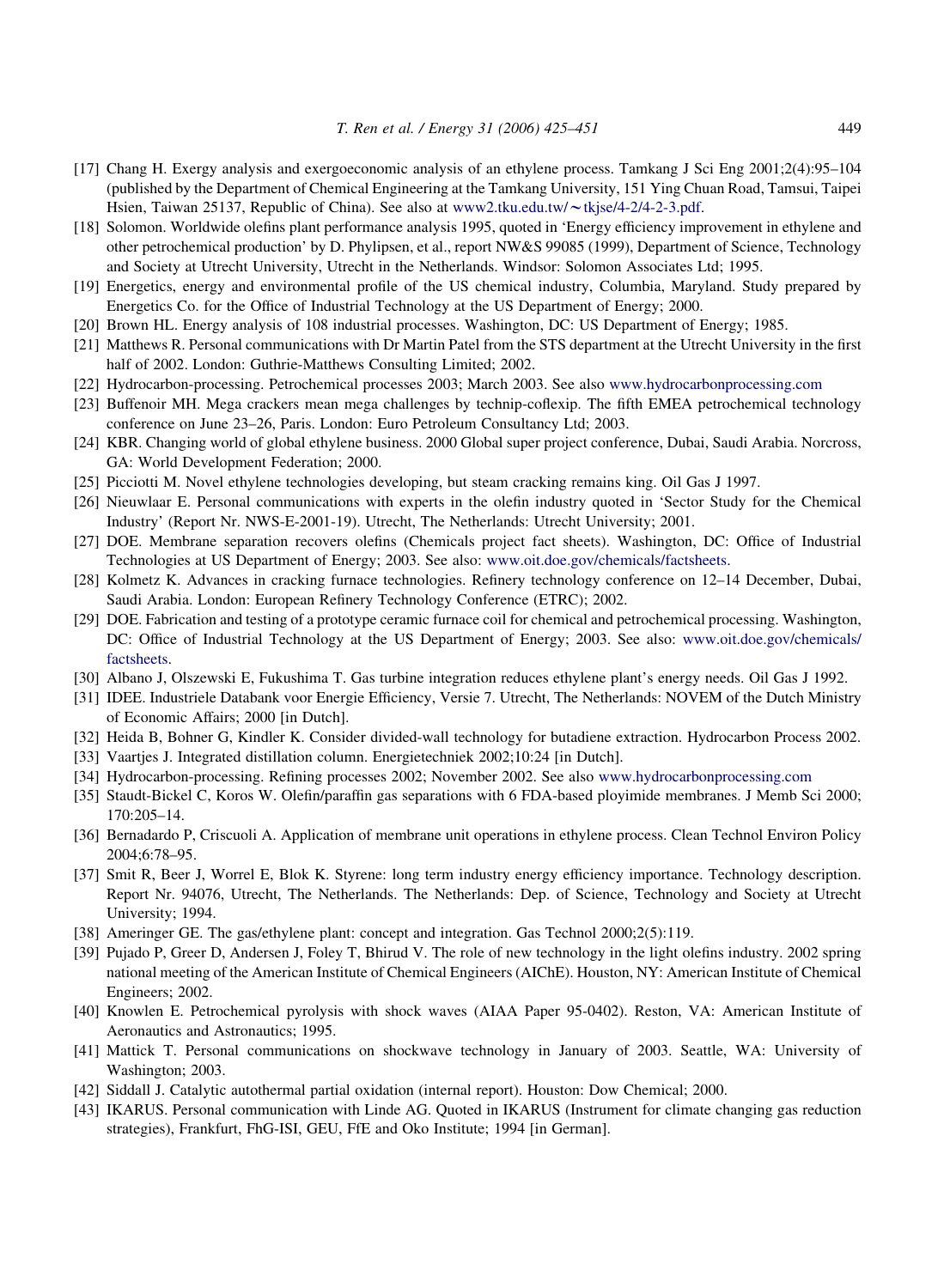- <span id="page-25-0"></span>[44] Gregor J. Meeting the changing needs of the olefins market by UOP LLC. The fifth EMEA petrochemical technology conference on June 23–26, Paris. London: Euro Petroleum Consultancy Ltd; 2003.
- [45] Xie C, Wang X. Commercial trial of catalytic pyrolysis process for manufacturing ethylene and propylene. The 17th world petroleum congress on Sept 1–5, Rio de Janeiro, Brazil. London: World Petroleum Council; 2002.
- [46] USPTO. Process for production of ethylene and propylene by catalytic pyrolysis of heavy hydrocarbons (US Patent 6,210,562). US Patent Office: China Petrochemical Corporation and RIPP; 2001.
- [47] Dautzenberg FM, Mukherjee M. Process intensification using multifunctional reactors. Chem Eng Sci 2001;56:251.
- [48] Han SS, Kim JN, Lee CW, Park YK. Catalytic cracking of heavy naphtha and olefin separation in atmospheric temperature. Seoul, Korea: Advanced Chemical Technology Division, KRICT Co.; 2002. See also: [www.krict.re.kr](http://www.krict.re.kr).
- [49] Deng R, Wei F, Jin Y, Zhang Q, Jin Y. Downer catalytic pyrolysis (DCP): a novel process for light olefins production. Chem Eng Technol 2002;(25):711–6.
- [50] USPTO. Hybrid catalyst for deep catalytic cracking of petroleum naphthas and other hydrocarbon feedstocks (US Patent application 20,040,014,593). US Patent Office: Concordia University; 2004.
- [51] UYSEG. FCC cracking saves energy. York, UK: The University York Science Education Group; 2004. See also: [http://](http://www.uyseg.org/catalysis/pages/cat_frames.htm) [www.uyseg.org/catalysis/pages/cat\\_frames.htm.](http://www.uyseg.org/catalysis/pages/cat_frames.htm)
- [52] Jeong SM, Chae JH. Catalytic pyrolysis of naphtha on the KVO3 based catalyst. Catal Today 2002;257–64.
- [53] Laszlo L. Oxidative conversion of lower alkanes to olefins. PhD Thesis. F.v.V. (supervisor), Twente, The Netherlands, University of Twente; 2002.
- [54] USPTO. Production of naphtha and light olefins (US patent application number 20,020,063,082). US Patent Office: Exxon Mobil, Inc.; 2002.
- [55] Jennings C. Adding value through growth and innovation: NAFTA region olefins complex, Houston. Houston: BASF; 2001.
- [56] Wells GM. Handbook of petrochemicals and processes. Hampshire, UK: Gower Publishing Company; 1991.
- [57] Gielen DJ, Groenendaal BJ. The future of the petrochemical industry (report nr. ECN-C-99-052). Petten, The Netherlands: Energy Research Center of the Netherlands (ECN Energieonderzoek Centrum Nederland); 1999.
- [58] Steinberg M, Fallon PL, Sundaram MS. The flash pyrolysis and methanolysis of biomass for production of ethylene, benzene and methanol. New York: Marcel Dekker; 1992.
- [59] ABB-Lummus. Metathesis: refinery and ethylene plant applications. ARTC petrochemical conference on February 12–14, Kuala Lumpur, Malaysia. Houston: Aspen Tech; 2001.
- [60] Tallman M. KBR's superflex process to upgrade F–T liquids at Sasol. Fifth EMEA petrochemical technology conference on June 23–26, Paris. London: Euro Petroleum Consultancy Ltd; 2003.
- [61] Bolt HV. Linde propylur process integrated into a steam cracker. Fifth EMEA petrochemical technology conference in June 23–26, Paris. London: Euro Petroleum Consultancy Ltd; 2003.
- [62] Sud-Chemie. Catofin propane dehydrogenation for propylene. Munich, Germany: Sud-Chemie; 2003. See also: [http://](http://www.sud-chemieinc.com/houdry_propane.shtml) [www.sud-chemieinc.com/houdry\\_propane.shtml.](http://www.sud-chemieinc.com/houdry_propane.shtml)
- [63] Uhde. The Uhde Star process: oxydehydrogenation of light paraffins to olefins. Dortmund, Germany: Uhde GmbH; 2003. See also: [www.uhde.biz/cgi-bin/download.cgi/pdf/broschueren/Oil\\_Gas\\_Refinery/The\\_Uhde\\_STAR\\_Process.pdf.](http://www.uhde.biz/cgi-bin/download.cgi/pdf/broschueren/Oil_Gas_Refinery/The_Uhde_STAR_Process.pdf)
- [64] Spletter KG, Ruwe WP. Gulf coast ethylene margins begin in this issue. Oil Gas J 2002;16:46–9.
- [65] WEC. Energy efficiency improvement utilizing high technology. An assessment of energy use in industry and buildings, report and case studies. London: World Energy Council; 1995.
- [66] DOE. Ethylene process design optimization. Washington, DC: US Department of Energy; 2001. See also: [www.oit.doe.](http://www.oit.doe.gov/chemicals/factsheets) [gov/chemicals/factsheets](http://www.oit.doe.gov/chemicals/factsheets).
- [67] Neelis M, Patel M, Feber MD. Improvement of CO2 emission estimation from the non-energy use of fossil fuels in the Netherlands (report nr. NW and S E-2003-10 prepared for NOVEM and VROM). Utrecht, The Netherlands: Utrecht University; 2003.
- [68] Kaiser V, Cintio D, Picciotti R. Ethylene plant energy analysis. In: 1993 spring national meeting of American Institute of Chemical Engineers. Houston, NY: American Institute of Chemical Engineers; 1993. p. 1993.
- [69] Chang H. Personal communication on exergy analysis of separation processes in steam cracking in the April of 2003. Dep. of Chemical Engineering at the Tamkang University in Taipei Taiwan; 2003.